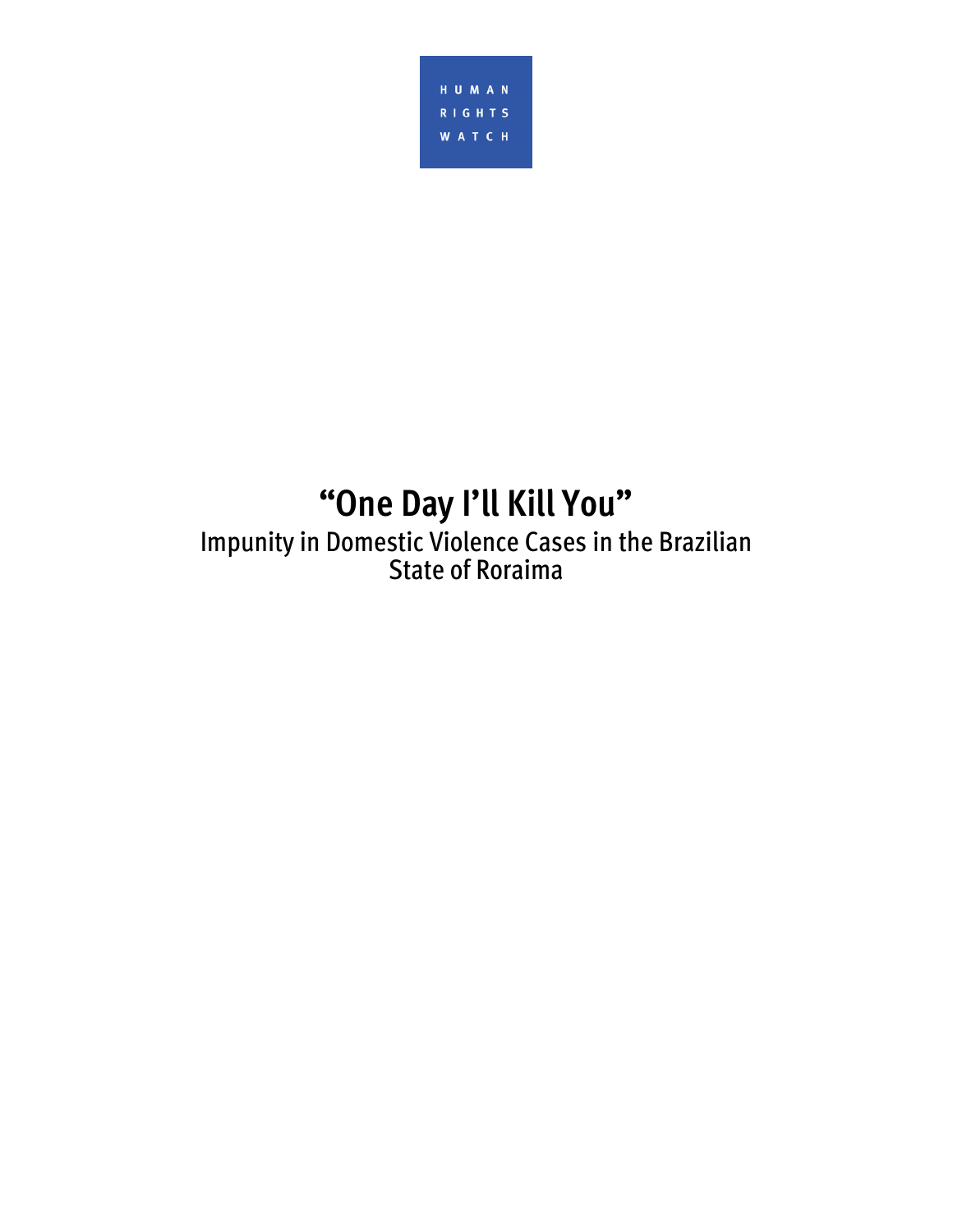Copyright © 2017 Human Rights Watch All rights reserved. Printed in the United States of America ISBN: 978-1-6231-34884 Cover design by Rafael Jimenez

Human Rights Watch defends the rights of people worldwide. We scrupulously investigate abuses, expose the facts widely, and pressure those with power to respect rights and secure justice. Human Rights Watch is an independent, international organization that works as part of a vibrant movement to uphold human dignity and advance the cause of human rights for all.

Human Rights Watch is an international organization with staff in more than 40 countries, and offices in Amsterdam, Beirut, Berlin, Brussels, Chicago, Geneva, Goma, Johannesburg, London, Los Angeles, Moscow, Nairobi, New York, Paris, San Francisco, São Paulo, Sydney, Tokyo, Toronto, Tunis, Washington DC, and Zurich.

For more information, please visit our website: http://www.hrw.org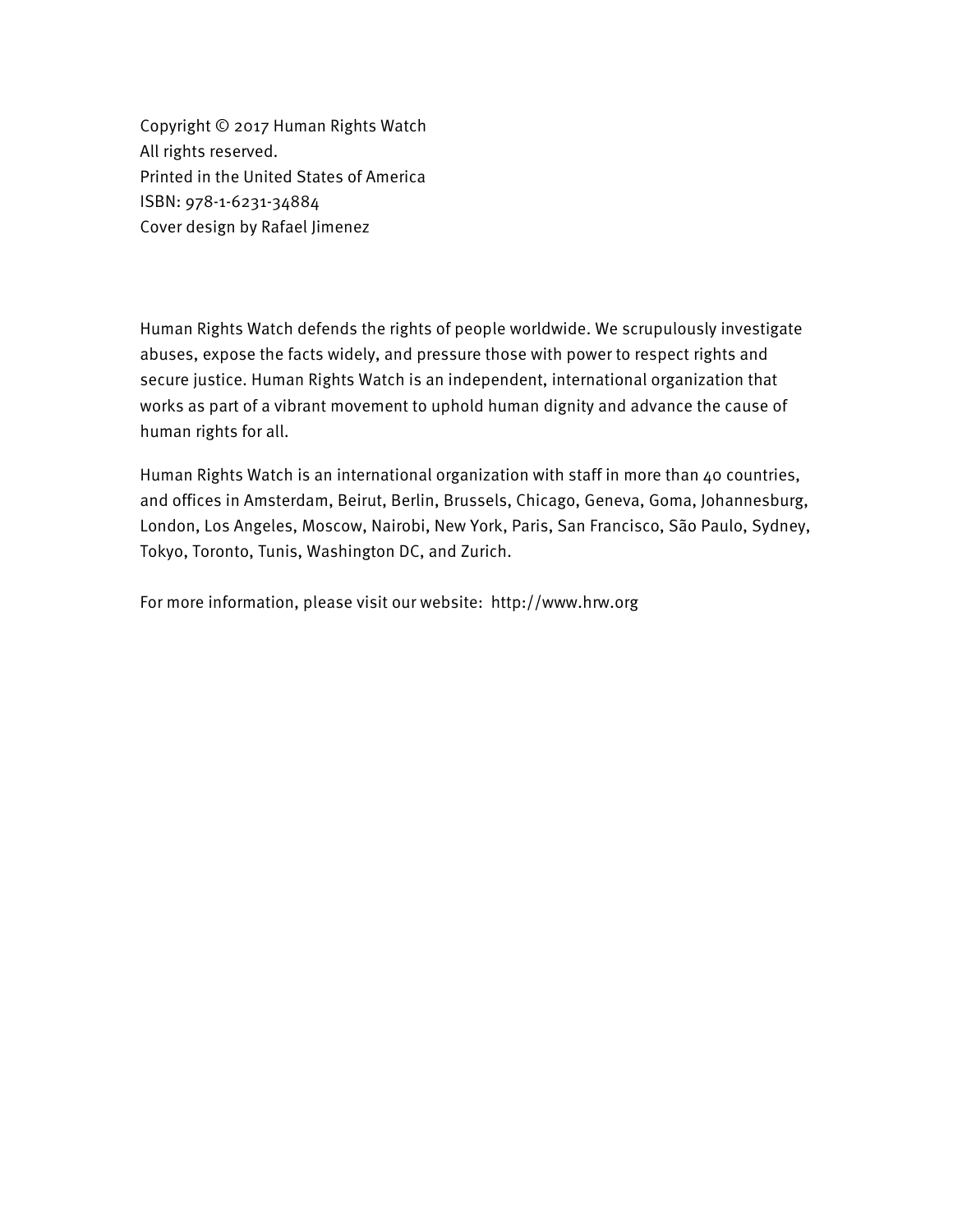

**JUNE 2017** 

ISBN: 978-1-6231-34884

## "One Day I'll Kill You"

Impunity in Domestic Violence Cases in the Brazilian State of Roraima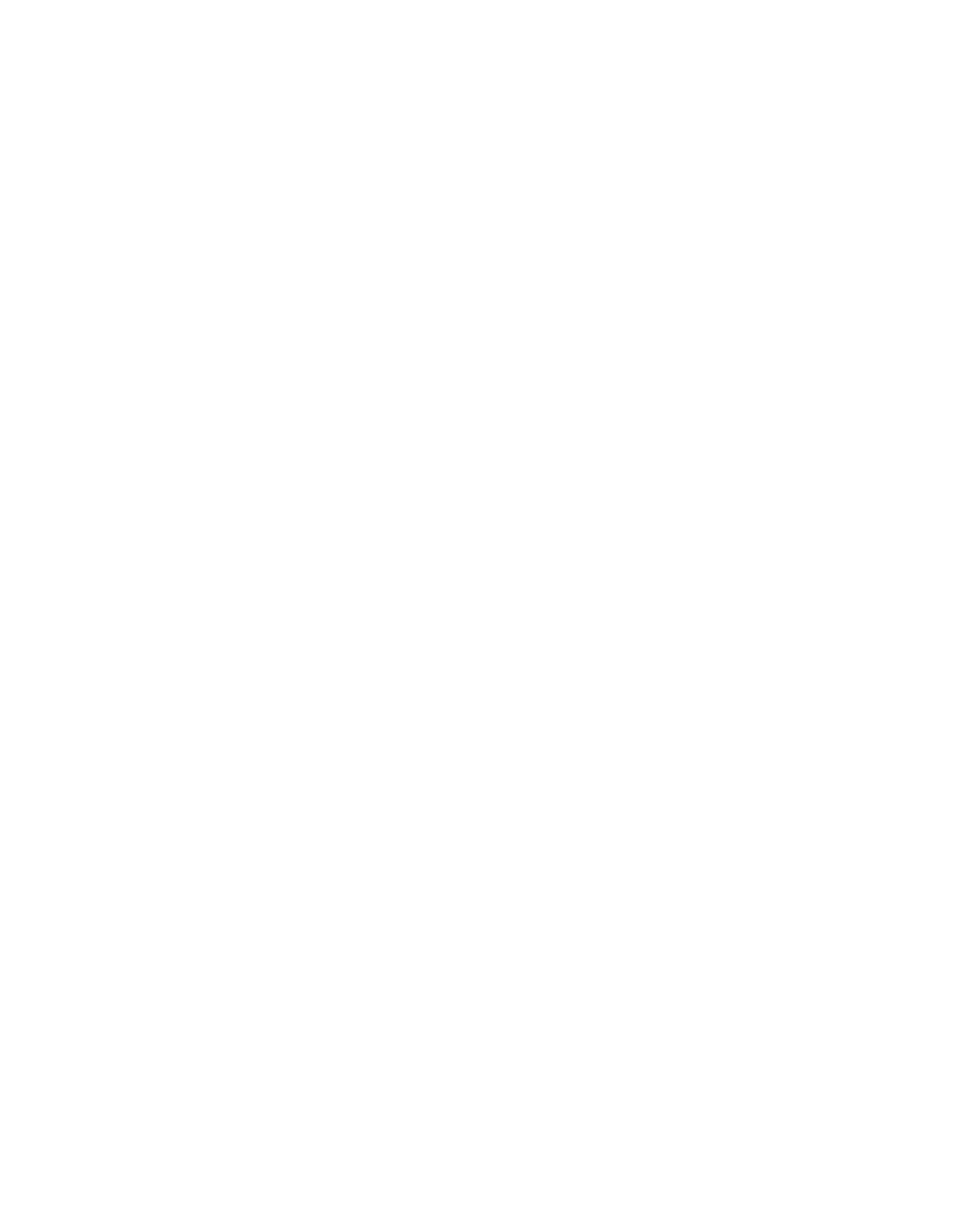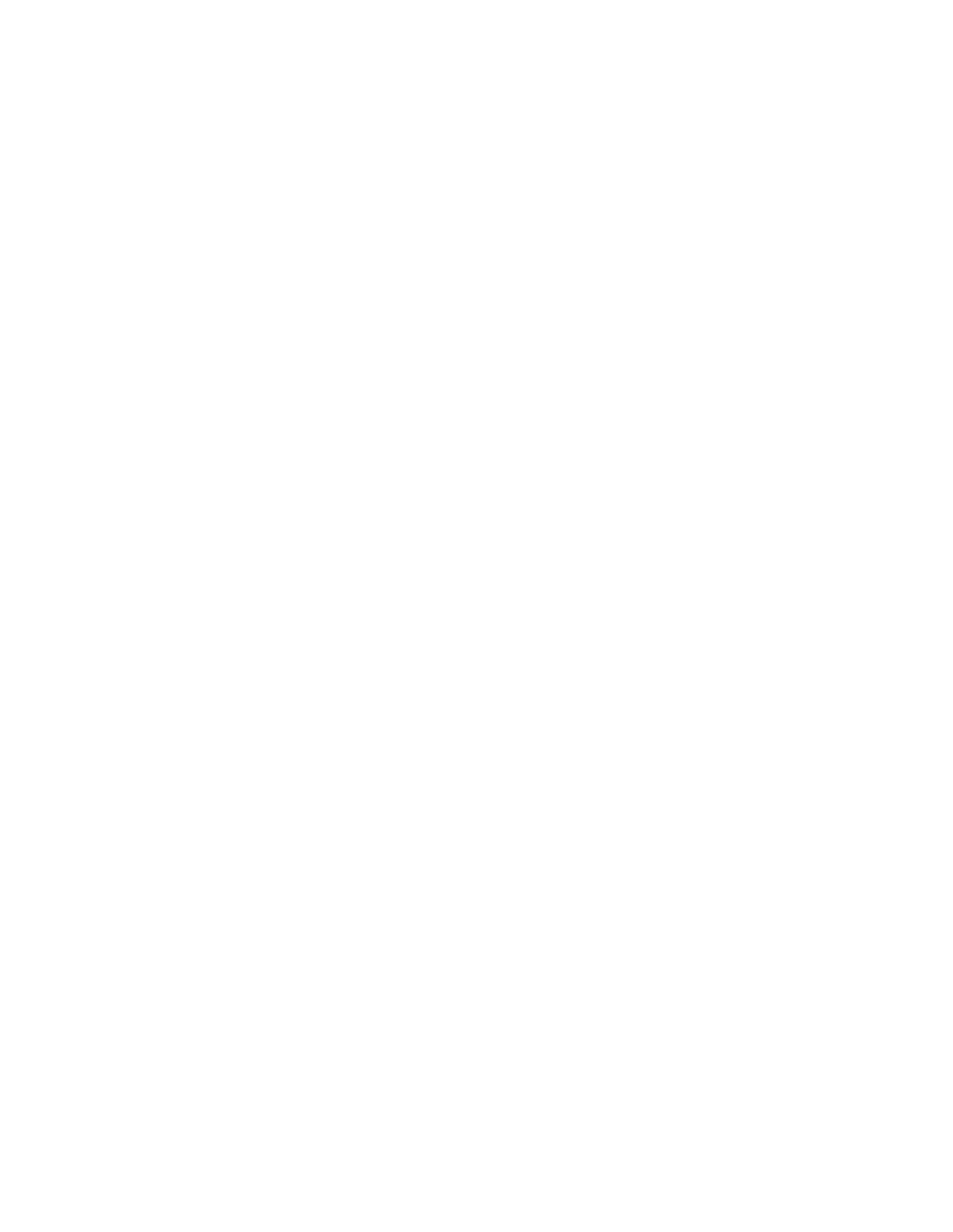### **Summary**

Roraima is the deadliest state for women and girls in Brazil. Killings of women rose 139 percent from 2010 to 2015, reaching 11.4 homicides per 100,000 women that year, the latest for which there is data available. The national average is 4.4 killings per 100,000 women—already one of the highest in the world.

Roraima does not collect data to determine how many of the killings of women there are related to domestic violence. However, studies in Brazil and worldwide estimate a large percentage of women are killed by partners or former partners.

Women and girls in Roraima often suffer violent attacks and abuse for years before they summon the courage to report it to the police. When they do, the government's response is grossly inadequate.

Despite a comprehensive legal framework aimed at improving responses to domestic violence and the genuine commitment of several conscientious police and justice officials Human Rights Watch spoke with in Roraima, we found failures at all points in the trajectory of how domestic violence cases are handled from the moment of abuse forward.

Only a quarter of women who suffer violence in Brazil report it, according to a February 2017 survey that does not provide state-by-state data. In our research, we found that when women in Roraima do call police they face considerable barriers to having their cases heard. In some instances, police do not even respond to calls: military police—the state police force that patrols the streets—told Human Rights Watch that, for lack of personnel, they do not respond to all emergency calls from women who say they are experiencing domestic violence.

Other women are turned away at police stations. Both domestic violence victims and authorities told us that some officers of the civil police—the state police force that receives criminal complaints and investigates crimes—in Boa Vista, the state's capital, refuse to attend to women who want to file a complaint about an act of domestic violence or seek a protection order. Instead, they direct them to the single "women's police station" in the state—tasked with registering and investigating crimes against women—even at times when that station is closed.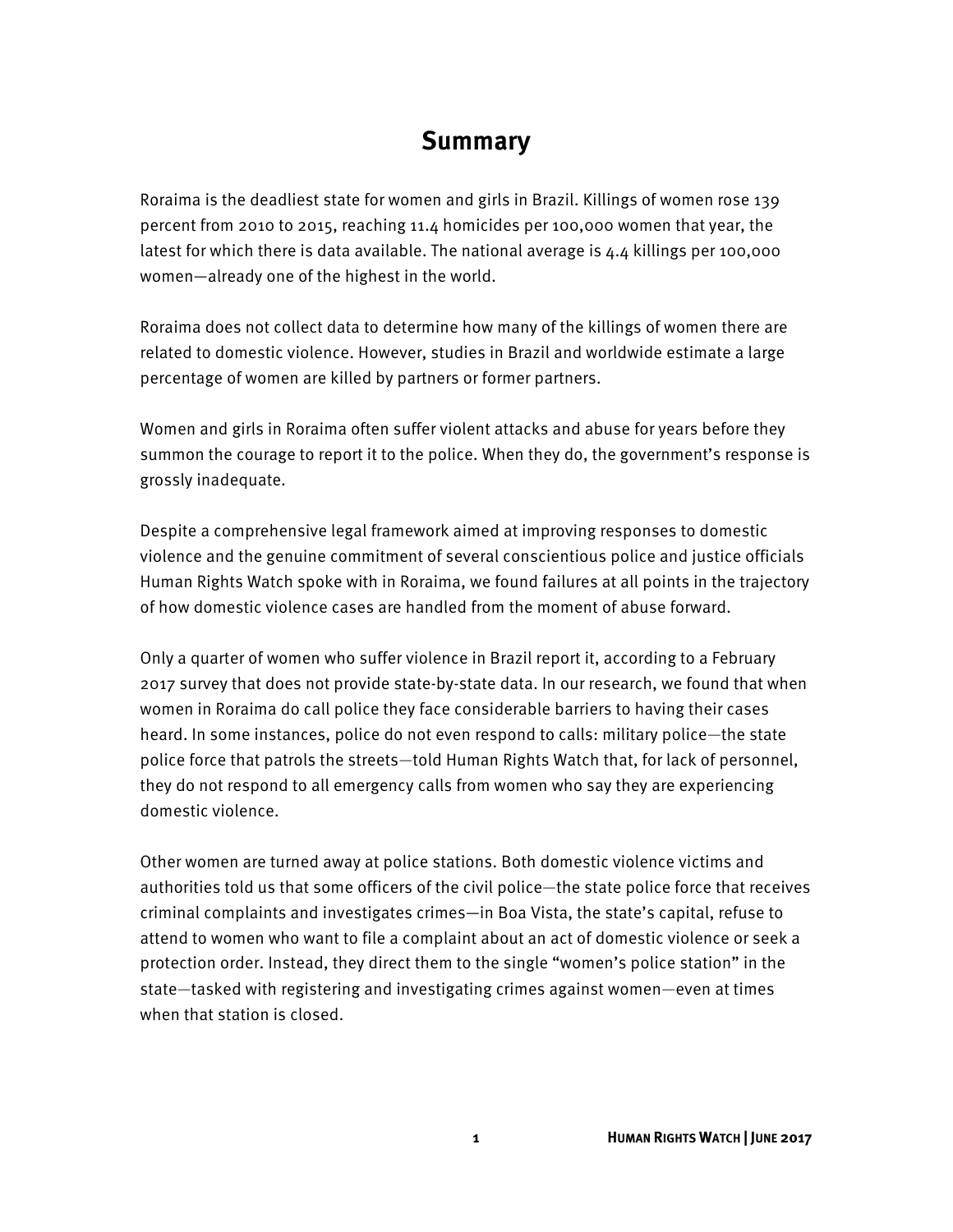Even when police receive their complaints, women have to tell their story of abuse, including sexual abuse, in open reception areas, as there are no private rooms to take statements in any police station in the state, including the women's police station, the chief of civil police told Human Rights Watch.

Not a single civil police officer in Roraima receives training in how to handle domestic violence cases, the chief of police also said. And it shows. Some police officers, when receiving women seeking protection orders, take statements so carelessly that judges lack the basic information they need to decide whether to issue the order.

Civil police are unable to keep up with the volume of complaints they do receive. In Boa Vista, the police have done no investigative work on a backlog of 8,400 domestic violence complaints, according to the head of the women's police station. Police have formally opened investigations into an additional 5,000 cases in Boa Vista, many of which have been dragging on for years without results, staff at the domestic violence court told Human Rights Watch.

As a result of these failings, more than half of all domestic violence investigations are eventually closed, civil police estimated, because the statute of limitations expires before anyone is charged: most alleged domestic violence crimes languish without the police conducting meaningful investigations or prosecutors ever charging perpetrators. The state is not meeting its obligations to women and girls who are victims of domestic violence, creating an atmosphere of impunity, and missing an opportunity to break the escalation of violence that is common in abusive relationships—and that can lead to women's deaths.

\* \* \*

The serious problems in Roraima reflect nationwide failures to provide victims of domestic violence with access to justice and protection. Brazil has made significant advances over the years by establishing a legal framework to curb domestic violence, but it is failing to put that into practice.

These failures undermine the human rights of women—rights that are set down in treaties Brazil has ratified. The Convention on the Elimination of All Forms of Discrimination Against Women (CEDAW) and other human rights treaties require Brazil to show due diligence in preventing violation of rights by private actors and to investigate and punish acts of violence. A state's consistent failure to do so when women are impacted in far greater proportions by the type of violence amounts to unequal and discriminatory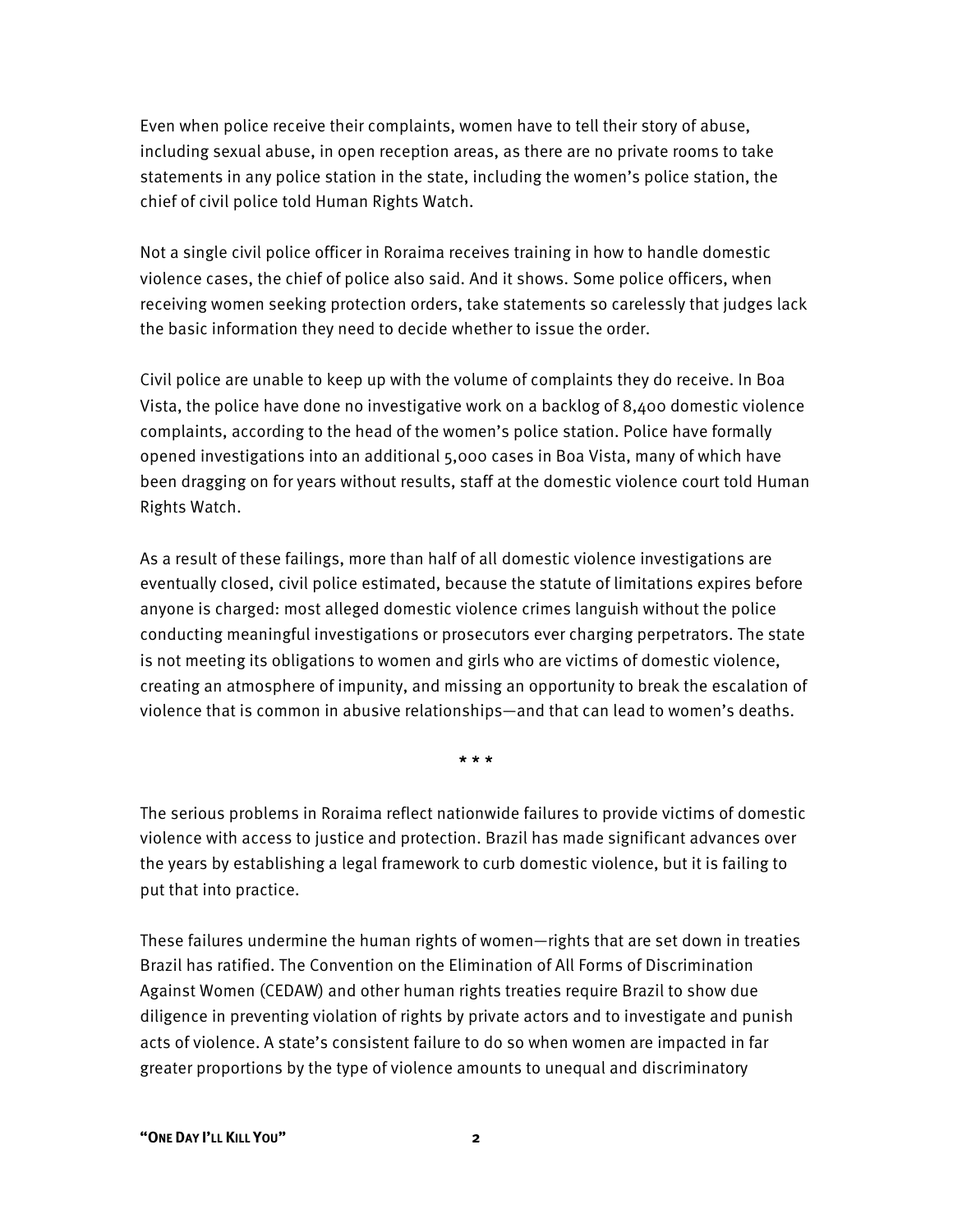treatment, and constitutes a violation of its obligation to guarantee women equal protection of the law. Brazil has also committed to act effectively to eliminate violence against women, as set out in the Inter-American Convention for the Prevention, Punishment and Eradication of Violence against Women, known as the Convention of Belém do Pará.

Authorities in Roraima—and Brazil as a whole—need to reduce barriers for women in accessing police and ensure that domestic violence cases are properly documented at the time women report them, and then investigated and prosecuted. Authorities need to allocate more resources to training and investigation—and discipline police officers who fail to carry out their duties.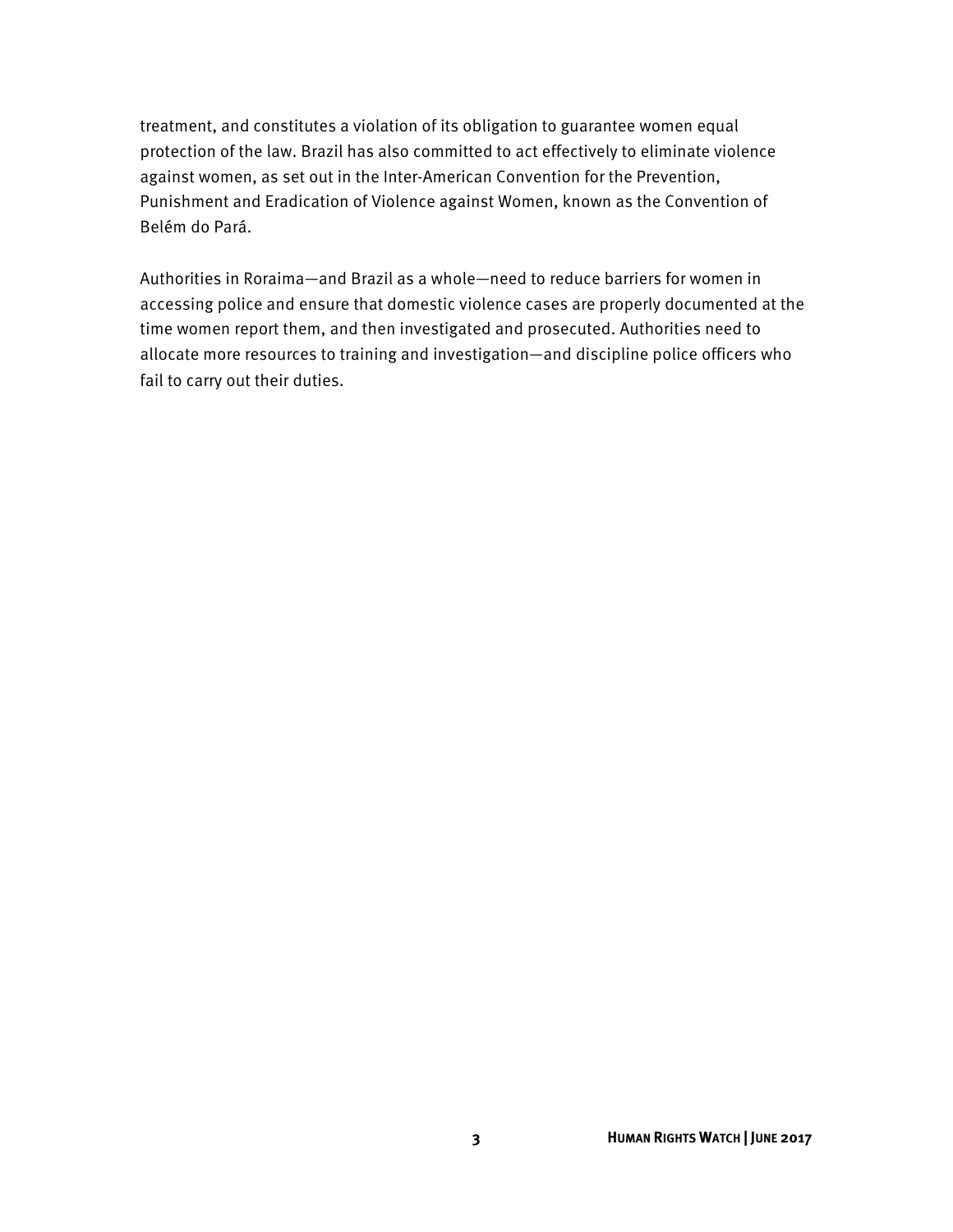## **Methodology**

This report is based on Human Rights Watch documentation of 31 cases of domestic violence in Roraima, and on interviews with police and justice officials in the state. We conducted interviews in Roraima in February 2017, supplemented by telephone interviews in March and May 2017, with dozens of people, including women experiencing abuse and their relatives; police officers; justice officials from the prosecutor's office, the public defender's office, and the court; and members of the Humanitarian Support Center for Women (CHAME, in Portuguese), a center providing legal, psychological, and social support to survivors of domestic violence that is funded by the state legislature. We also reviewed official documentation in most of the 31 cases, including police reports and judicial files. Finally, we consulted published sources and spoke with domestic violence judges, prosecutors, public defenders, and defense lawyers in the states of São Paulo, Rio de Janeiro, Pernambuco, and Ceará, and several national experts.

We have withheld the names of the women and girls who experienced domestic violence for security reasons, except in the case of Taise Campos, who consented to using her real name. Where we have used pseudonyms, we have indicated so in the relevant citations. We have also removed the exact dates of interviews in some cases to further guard the identity of victims and family members.

All interviewees were informed of the purpose of the interviews and that their interviews would be used in Human Rights Watch publications. No incentives were offered or provided to people interviewed. The interviews were conducted in Portuguese.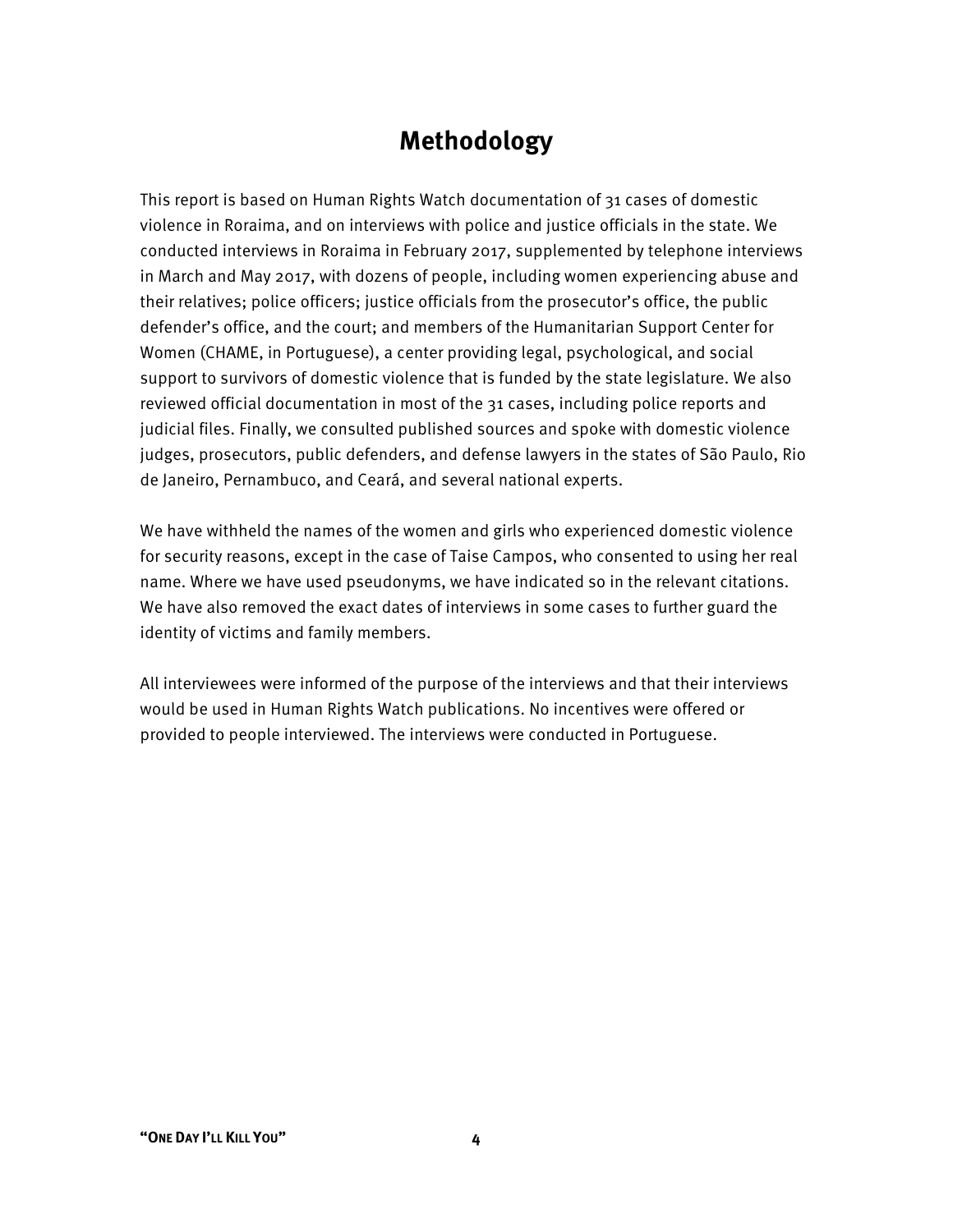## **Domestic Violence in Brazil**

Almost a third of Brazilian girls and women older than 16 said in a February 2017 survey by polling firm Datafolha that they had, during the past year, suffered violence ranging from threats to beatings to attempted killings.<sup>1</sup> In 61 percent of the cases, the attackers were partners, former partners, or other acquaintances of the victim.2 Only a quarter of women who suffer violence report it, the survey found.<sup>3</sup>

In 2013, a parliamentary inquiry established by Congress published partial nationwide data—the states did not provide all the information requested—that shows, consistent with what Human Rights Watch found in Roraima, significant failures in the state response to domestic violence.4 Its 1,045-page report said, for instance, that in the state of Ceará no more than 11 percent of domestic violence complaints resulted in investigations;<sup>5</sup> and in the state of Minas Gerais prosecutors filed charges in only 11 percent of the investigations police sent them.<sup>6</sup>

There were 4,521 killings of women in Brazil in 2015.7 A study based on 2013 Ministry of Health data estimates half of all cases that year were "femicides,"8 defined in a 2015 law that increases penalties for such crimes as the killing of a woman "on account of her gender."<sup>9</sup>

 $\overline{a}$ 

<sup>1</sup> Datafolha/Fórum Brasileiro de Segurança Pública, "Visível e invisível: a vitimização de mulheres no Brasil," March 2017, http://www.forumseguranca.org.br/wp-content/uploads/2017/03/relatorio-pesquisa-vs4.pdf (accessed June 5, 2017), p.12.

<sup>2</sup> Ibid., p. 15.

<sup>3</sup> Ibid., p. 17.

<sup>4</sup> Federal Senate, "Comissão parlamentar mista de inquérito: Relatório Final: Violência contra a Mulher," June 2013, https://www12.senado.leg.br/institucional/omv/entenda-a-violencia/pdfs/relatorio-final-da-comissao-parlamentar-mistade-inquerito-sobre-a-violencia-contra-as-mulheres (accessed June 5, 2017).

<sup>5</sup> Ibid., p. 263.

 $6$  Ibid., p. 462.

<sup>7</sup> Ipea/Fórum Brasileiro de Segurança Pública, "Atlas da Violência 2017," June 2017, http://www.forumseguranca.org.br/wpcontent/uploads/2017/06/FBSP\_atlas\_da\_violencia\_2017\_relatorio\_de\_pesquisa.pdf (accessed June 6, 2017), p. 36. A 2015 academic study stated that Brazil was the country with the fifth highest rate of killings of women among a group of 83 countries with "comparable" data—published by the World Health Organization—after El Salvador, Colombia, Guatemala, and Russia. Julio Jacobo Waiselfisz, "Mapa da Violência 2015: Homicídio de Mulheres no Brasil," FLACSO, 2015, http://www.mapadaviolencia.org.br/pdf2015/MapaViolencia\_2015\_mulheres.pdf (accessed June 05, 2017), p. 70.

<sup>8</sup> Julio Jacobo Waiselfisz, "Mapa da Violência 2015: Homicídio de Mulheres no Brasil," FLACSO, 2015,

http://www.mapadaviolencia.org.br/pdf2015/MapaViolencia\_2015\_mulheres.pdf (accessed June 5, 2017), p. 70.

<sup>9</sup> Law No. 13.104, 2015, art. 1°, www.planalto.gov.br/ccivil\_03/\_Ato2015-2018/2015/lei/L13104.htm (accessed June 5, 2017).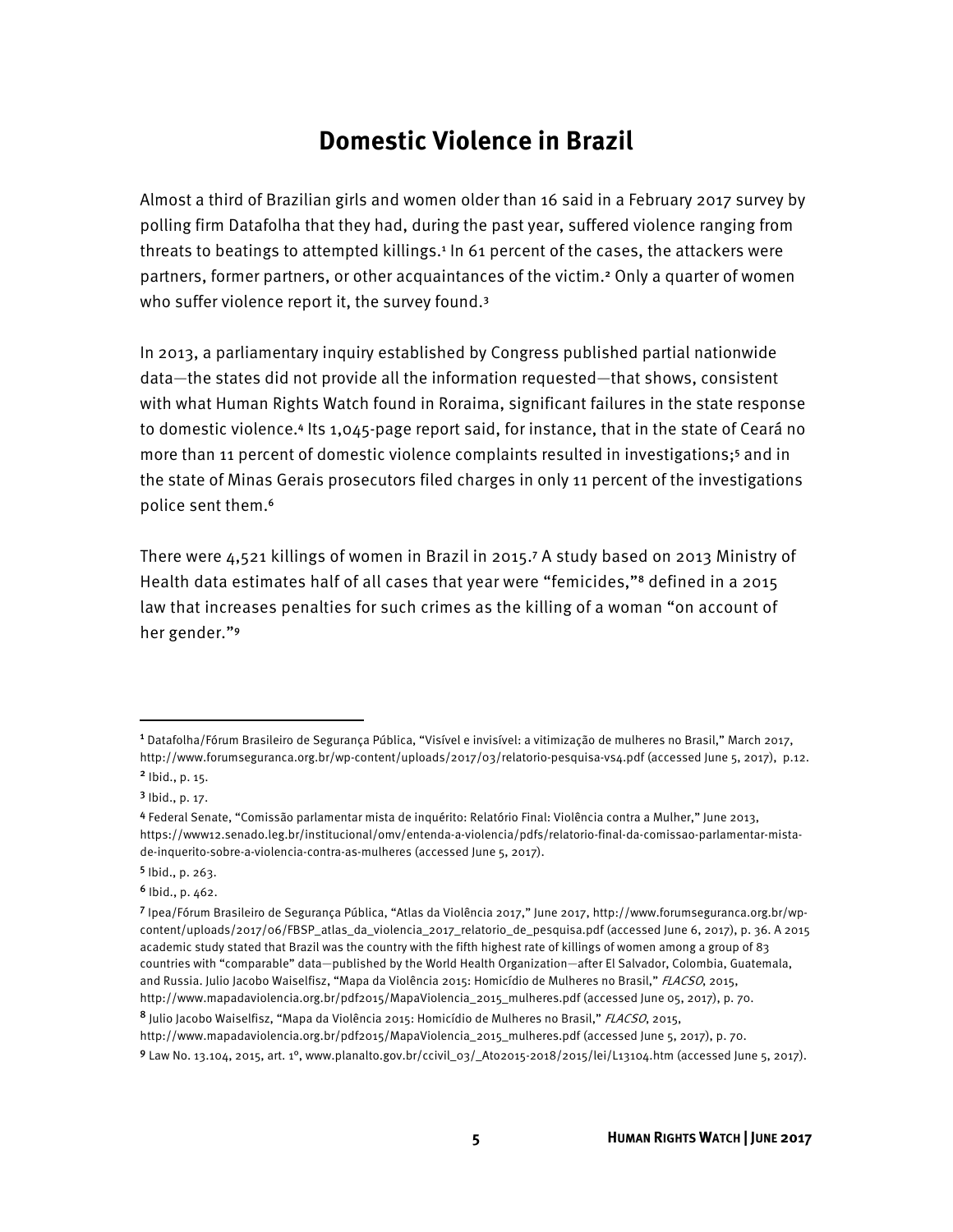Brazil has a comprehensive legal framework, established by the 2006 "Maria da Penha" law,10 to prevent violence and to ensure justice when it occurs. But implementation is lagging.

The law called for the expansion of women's police stations and domestic violence units within non-specialized police stations.11 Such stations and units, however, remain concentrated in major urban centers and serve an average population of 210,000 women each.<sup>12</sup>

A 2015 World Bank study of 2,000 municipalities credited the presence of women's police stations with a 17 percent drop in the homicide rate of women living in metropolitan areas where such centers were active.<sup>13</sup> And yet, these stations could be even more effective if they were open during hours more conducive to addressing the needs of women: according to the parliamentary inquiry, most are closed during evenings and on weekends, precisely when domestic violence is most likely to occur.<sup>14</sup>

Thanks to the Maria da Penha law, judges can order suspected abusers to stay away from a woman's home and not to contact her or her family, among other protective measures. But police fail to monitor the vast majority of protection orders.<sup>15</sup>

<sup>10</sup> "Maria da Penha" Law No. 11.340, 2006, http://www.planalto.gov.br/ccivil\_03/\_ato2004-2006/2006/lei/l11340.htm (accessed June 5, 2017).

<sup>11</sup> According to government data, Brazil has 368 women's police stations and 131 domestic violence units within a nonspecialized police station. Roraima has one women's police station and no domestic violence unit withing a non-specialized police station. "DEAM - Delegacias Especializadas de Atendimento [da] Mulher," http://sistema3.planalto.gov.br/ spmu/atendimento/busca\_subservico.php?uf=TD&cod\_subs=11 (accessed June 9, 2017); "Postos/Núcleos/Secções de Atendimento [da] Mulher nas Delegacias Comuns," http://sistema3.planalto.gov.br/spmu/atendimento/ busca\_subservico.php?uf=TD&cod\_subs=12 (accessed June 9, 2017).

<sup>&</sup>lt;sup>12</sup> Helena Bertho, "Delegacias da Mulher só existem em 7,9% das cidades brasileiras," AzMina, October 31, 2016, http://azmina.com.br/2016/10/delegacias-da-mulher-so-existem-em-5-das-cidades-brasileiras/ (accessed June 5, 2017). <sup>13</sup> Elizaveta Perova and Sarah Reynolds, "Women's Police Stations and Domestic Violence: Evidence from Brazil," World Bank Policy Research Working Paper No 7497, November 2015, https://openknowledge.worldbank.org/bitstream/ handle/10986/23461/WomenosopoliceoevidenceofromoBrazil.pdf?sequence=1&isAllowed=y (accessed June 5, 2017), p. 17.

<sup>14</sup> Federal Senate, "Comissão parlamentar mista de inquérito: Relatório Final: Violência contra a Mulher," 2013, https://www12.senado.leg.br/institucional/omv/entenda-a-violencia/pdfs/relatorio-final-da-comissao-parlamentar-mistade-inquerito-sobre-a-violencia-contra-as-mulheres (accessed June 5, 2017), p. 49.

<sup>&</sup>lt;sup>15</sup> Protection orders are only monitored in cities that have set up Maria da Penha patrols, units of the military police or the municipal guard that make regular visits to women with protection orders. Started in Porto Alegre, they exist now in other cities, including Curitiba, São Paulo, Campo Grande, Fortaleza, Salvador, Manaus, and Boa Vista. Bill 547/2015, under consideration in Congress as of this writing, would establish the patrols nationwide by law. See "Comissão aprova nacionalização da 'Patrulha Maria da Penha, "" Senado Notícias, April 6, 2016, http://www12.senado.leg.br/noticias/materias/2016/04/06/comissaoaprova-nacionalizacao-da-2018patrulha-maria-da-penha2019 (accessed June 5, 2017); Law proposal 547/2015, http://www25.senado.leg.br/web/atividade/materias/-/materia/122758 (accessed June 5, 2017).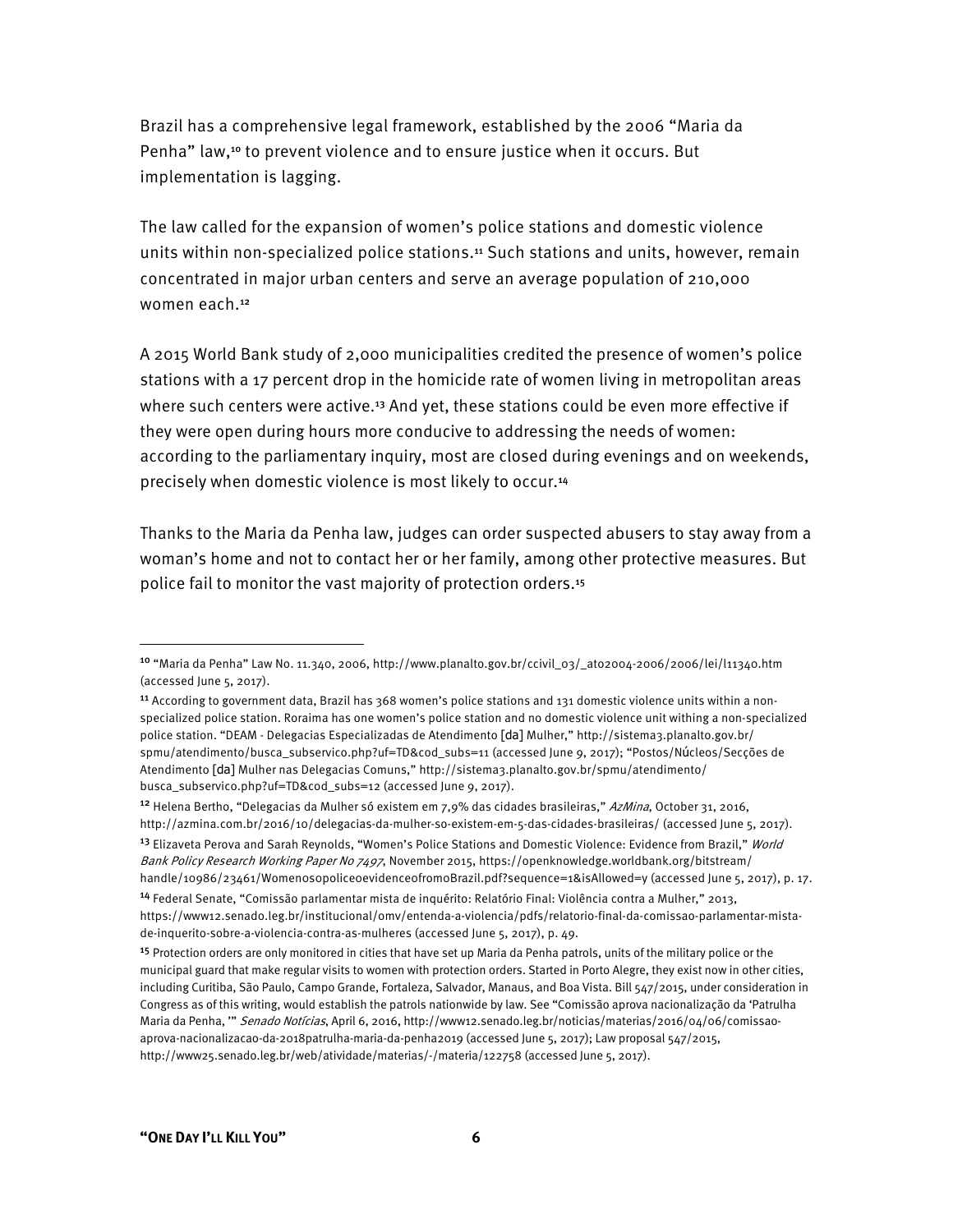## **Domestic Violence in Roraima**

Roraima is a state nearly the size of Ecuador, in the far north of Brazil, with a population of only half a million people. The state collects no official data on the prevalence of domestic violence, defined by the Maria da Penha law as any "action or omission"—within a household, family, or intimate relationship—that is based on gender and that causes "death, injury, physical, sexual or psychological suffering, and moral or economic abuse."<sup>16</sup>

The 31 cases of domestic violence we documented illustrate how it affects women of all socioeconomic classes, ages, and races. In all those cases, women said they had suffered psychological violence. Their abusers had intimidated, insulted, and threatened them repeatedly. In 19 cases, the psychological violence had escalated to physical violence, including five instances of sexual violence. In four cases, women alleged economic abuse, defined by the Maria da Penha law as the retention or destruction of a woman's property.<sup>17</sup>

Separation was often a critical moment, when the abuse escalated and when women reported seeking state intervention, as a man saw his control over a woman slipping away. Fourteen of the women whose cases we documented said their children witnessed the abuse and at times also suffered it.

Those observations are consistent with findings by large-scale studies in Brazil. For instance, a 2016 survey among 10,000 women in the northeastern states found more than a quarter had suffered domestic violence in their lifetimes, most commonly psychological abuse, and more than half of mothers who endured physical violence said their children witnessed or suffered it.<sup>18</sup>

#### Failure to Provide Adequate Access to Justice

In most of the 31 cases Human Rights Watch documented, the women had endured many episodes of abuse before reporting to authorities. The reason for not reporting abuse varied: family pressure to maintain a relationship, distress about stigmatization when reporting to police, fear of losing a partner's financial support for children, or a justifiable belief that reporting to the police would prompt an abuser to carry out threats. When

 $\overline{a}$ 

<sup>16</sup> "Maria da Penha" Law, art. 5°

<sup>17</sup> Ibid., art. 7°, IV.

<sup>18</sup> José Raimundo de Carvalho and Victor Hugo de Oliveira, "Pesquisa de Condições Socioeconômicas e Violência Doméstica e Familiar contra a Mulher - Relatório Executivo I," December 6, 2016, www.compromissoeatitude.org.br/wpcontent/uploads/2016/12/Pesquisa-Nordeste\_Sumario-Executivo.pdf (accessed June 5, 2017), p. 7.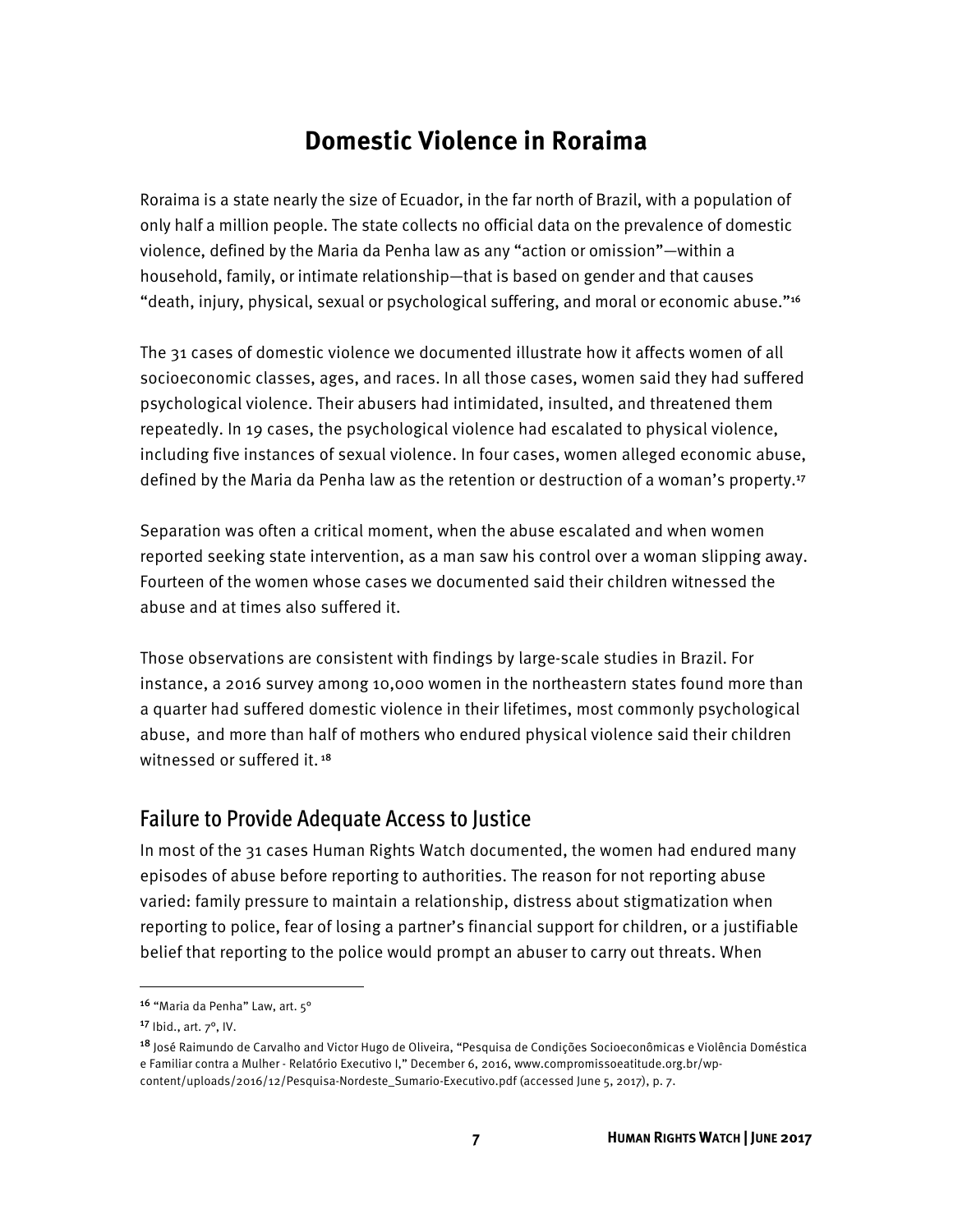women in Roraima do gather the courage to contact authorities—whether calling the military police or going to a civil police station—the response is often deficient.

Major Miguel Arcanjo Lopes, coordinator of community policing and human rights at Roraima's Military Police, told Human Rights Watch that in a number of cases, military police fail to send an officer to respond to a woman's emergency call for help.<sup>19</sup> The force lacks the personnel to respond to all such calls so they choose those that seem most severe, he said. The military police do not provide data on how many calls are received and ignored.

When officers respond to calls for help and they determine the woman has suffered violence, Lopes said, they take the victim and the alleged aggressor to the civil police to register a complaint. If officers conclude that the problem is merely a "disagreement," they try to reconcile the man and woman, Lopes said. But officers who make that potentially life or death decision receive little or no training.

Captain Cyntya Loureto, coordinator of the Ronda Maria da Penha, a specialized military police unit that responds to 20 percent of the domestic violence calls in Boa Vista, told us that officers who are members of the unit receive only one day of training on responding to domestic violence, ever. Officers from other units receive no such training.<sup>20</sup>

A girl, who we will refer to as "Cláudia" for her safety, told Human Rights Watch that when she made an emergency call to the military police, they ignored her allegations of domestic violence and tried to "reconcile" her with an abuser.<sup>21</sup>

Cláudia became pregnant in February 2016, when she was 13 and her boyfriend was 18, which constituted statutory rape under Brazilian law. They moved in together, and after she gave birth, he hit her on three separate occasions, injuring her in the mouth, eye, and thigh. He also threatened to kill her if she left him. She did not report the abuse because she did not want to raise a child alone. "I cried, just cried, and asked him not to do that to me, but he continued," Cláudia said.

On January 18, 2017, after her boyfriend locked her in their home, Cláudia escaped and, for the first time, called the police. They didn't come, but she called again and they eventually

 $\overline{a}$ 

<sup>19</sup> Email from Major Miguel Arcanjo Lopes, coordinator of community policing and human rights at Roraima's Military Police, to Human Rights Watch, May 11, 2017.

<sup>20</sup> Human Rights Watch telephone interview with Captain Cyntya Loureto, coordinator of the Ronda Maria da Penha, Boa Vista, Roraima, March 30, 2017.

<sup>21</sup> Human Rights Watch interview with Cláudia (pseudonym), Boa Vista, Roraima, February 2017.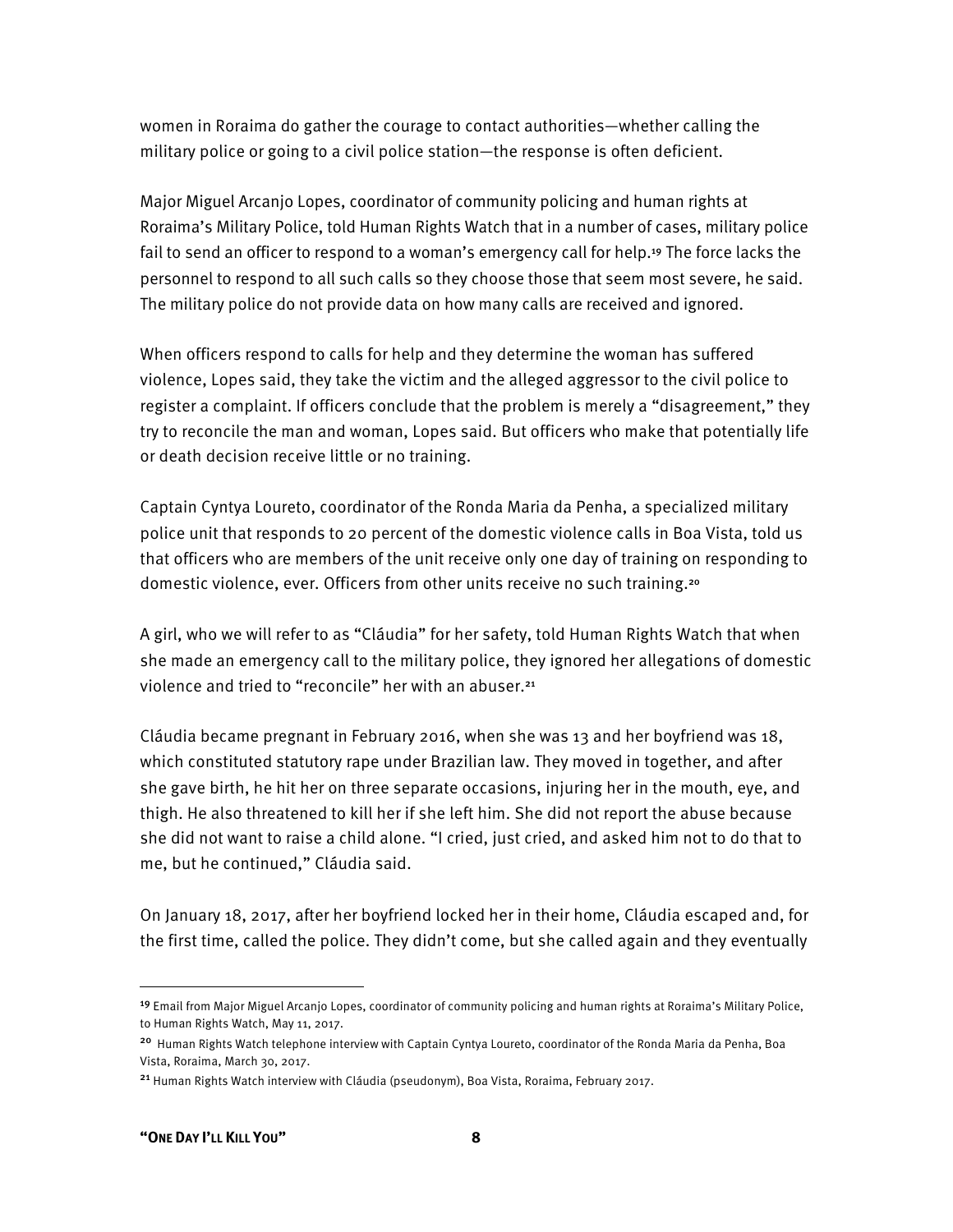arrived. She told the officers about the abuse and injuries, and they tried to reconcile her with her boyfriend. Three days later, she fled with the baby to her mother's house. Her boyfriend smashed the fence and broke into the house. She said he hit her in the ribs, and threatened, again, to kill her. That same day, for the first time, she went in person to the police, with her stepfather. The statement the civil police recorded (pasted below) consists of a single paragraph about the last incident; it makes no allusion to Cláudia's allegations of prior abuse.

#### **RELATO/HISTÓRICO**

Compareceu neste distrito para informar que sua filha eslava em sua casa, e que no momento não estava e, chegou seu ex marido o

#### **BOLETIM DE OCORRÊNCIA**

individuo acima mencionado e, para acessar o imovel, ou a qu-brou a cerca e ja no interior da residencia, começou uma discussão com sua filha, e nesse instante o mesmo desferiu um soco na costria a não salisfeito, o mesmo ainda proferiu ameaças, dizendo que la matala. Acroscenta que tais ameaças e agressões, são devido a re-usa de sua filha em não querer mais conviver com o mesmo, sendo que o ma Acrescenta que lais arrieaças e agressos, são osítio sito as de seu mais no intuito de padir para que o mesmo não procure mais sua filha sem sucesso É o relato.

**ASSINATURAS** 

(Report number redacted by Human Rights Watch)22

**.** 

The only women's police station in Roraima is in Boa Vista—hundreds of miles from some communities in the state—and it serves all 255,000 women in the state.23 It is open between 7:30 a.m. and 7:30 p.m. on weekdays only. It is closed at night and on Saturday and Sunday, precisely when the Roraima military police told us that violence against women is most likely.24 When the women's police station is closed, an officer remains on duty to register complaints, but in fact registers "few," Elivânia Aguiar, the head of the

 $22$  The complaint says: "He (the stepfather) appeared before this police station to state that his daughter was at his house, and that at the moment he (the stepfather) was not at home, when her former husband arrived, the above-mentioned individual, and to access the property, he broke the fence and once inside the residence, he started an argument with the daughter, and in that moment he (the former husband) hit her in the ribs and, not satisfied with that, he made threats, saying he was going to kill her. He (the stepfather) adds that such threats and acts of aggression are due to the fact that his daughter refuses to continue to live with him (the former husband), and he does not accept the break-up. He (the stepfather) informs that he has already tried to talk to him (the former husband) to ask him not to go after his daughter anymore, without success. That's the statement." Even though the report identifies Cláudia´s partner as her husband, Cláudia told Human Rights Watch they were not legally married. The report does not mention the baby. Both Cláudia and her stepfather signed the police complaint.

<sup>&</sup>lt;sup>23</sup> Human Rights Watch interview with Edinéia Chagas, chief of civil police of the state of Roraima, Boa Vista, Roraima, February 16, 2017. For the estimate of the number of women in the state, see Instituto Brasileiro de Geografia e Estatística, "Projeção da população do Brasil e das Unidades da Federação," http://www.ibge.gov.br/apps/populacao/projecao/ (accessed June 5, 2017).

<sup>24</sup> Human Rights Watch telephone interview with Captain Cyntya Loureto, coordinator of the Ronda Maria da Penha, Boa Vista, Roraima, March 30, 2017.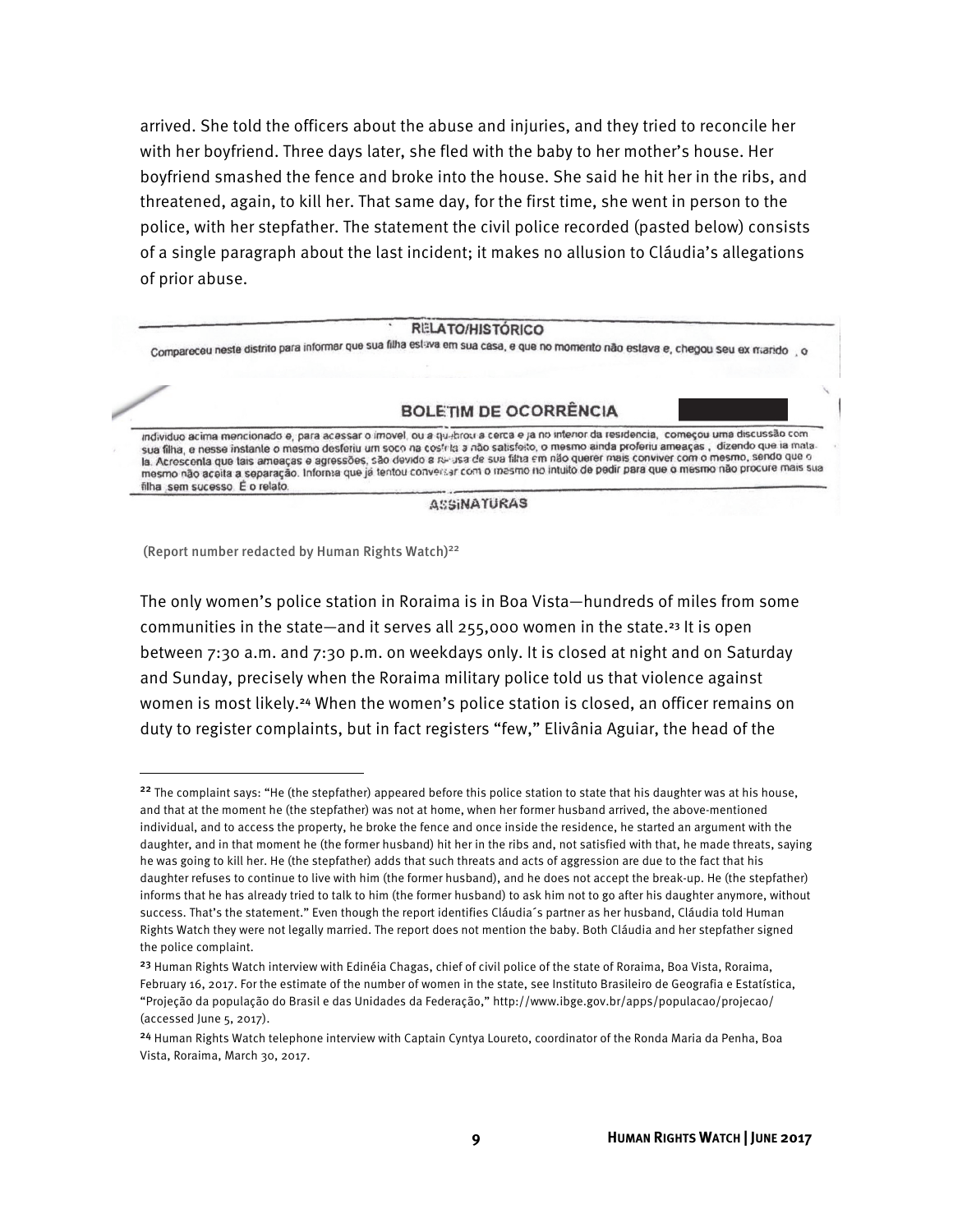station, told us.25 The officer keeps the door of the station locked, and only opens it if someone knocks, Aguiar explained. Military police and civil police from other stations do not send victims to the women's police station while it is closed. The officer on duty has no authority to request protection orders.

Not a single police station in Roraima provides private rooms for women to make statements, the chief of civil police, Edinéia Chagas, told Human Rights Watch. Even in the women's police station, women have to tell of abuse, including sexual abuse, in open reception areas.<sup>26</sup>

Many survivors of domestic violence face such a cruel combination of social stigma and profound trauma that failing to provide a private space can deter reporting. As Taise Campos, a teacher who suffered violence, told us, "going to the women's police station is not good, but going to any other is most horrible, because you are generally speaking in front of many people. ... You are so exposed that you feel naked."<sup>27</sup> Lack of confidentiality could also put women at risk if the abuser learns from others in the station that the survivor has made a statement, and even the specifics of that statement.

According to Brazilian law, women should be able to report domestic violence in any police station, but in Roraima, that is not guaranteed. For example, a domestic violence survivor we'll call "Priscila" tried to file a complaint on a weekend and a police officer told her to wait until the women's police station opened on Monday.<sup>28</sup>

Priscila, 42, often suffered beatings and verbal violence from her partner of eight years. Priscila's 13-year-old daughter, "Lais," witnessed it. "In the morning, I see the marks of the beatings," Lais said, "and she always tells me what happened." Late on Saturday night, December 3, 2016, Priscila's partner pushed her out of his house, Lais said, and in the middle of the street he hit her in the head, face, and arm. He only stopped when Priscila's son blocked him. Lais called the military police, who came but did nothing, she said. "They only left their card." At 3 a.m. on Sunday, Priscila and Lais walked for an hour to reach a non-specialized police station. An officer there told them they had to wait until Monday to

<sup>25</sup> Human Rights Watch telephone interview with Elivânia Aguiar, chief of the women's police station, Boa Vista, Roraima, May 5, 2017.

<sup>&</sup>lt;sup>26</sup> Human Rights Watch interview with Edinéia Chagas, chief of civil police of the state of Roraima, Boa Vista, Roraima, February 16, 2017.

<sup>&</sup>lt;sup>27</sup> Human Rights Watch interview with Taise Campos, Boa Vista, Roraima, February 15, 2017.

<sup>&</sup>lt;sup>28</sup> Human Rights Watch analysis of police report; interview with Lais (pseudonym), Boa Vista, Roraima, February 2017; and interview with Lucimara Campaner, the only domestic violence prosecutor in the state of Roraima, Boa Vista, Roraima, February 10, 2017.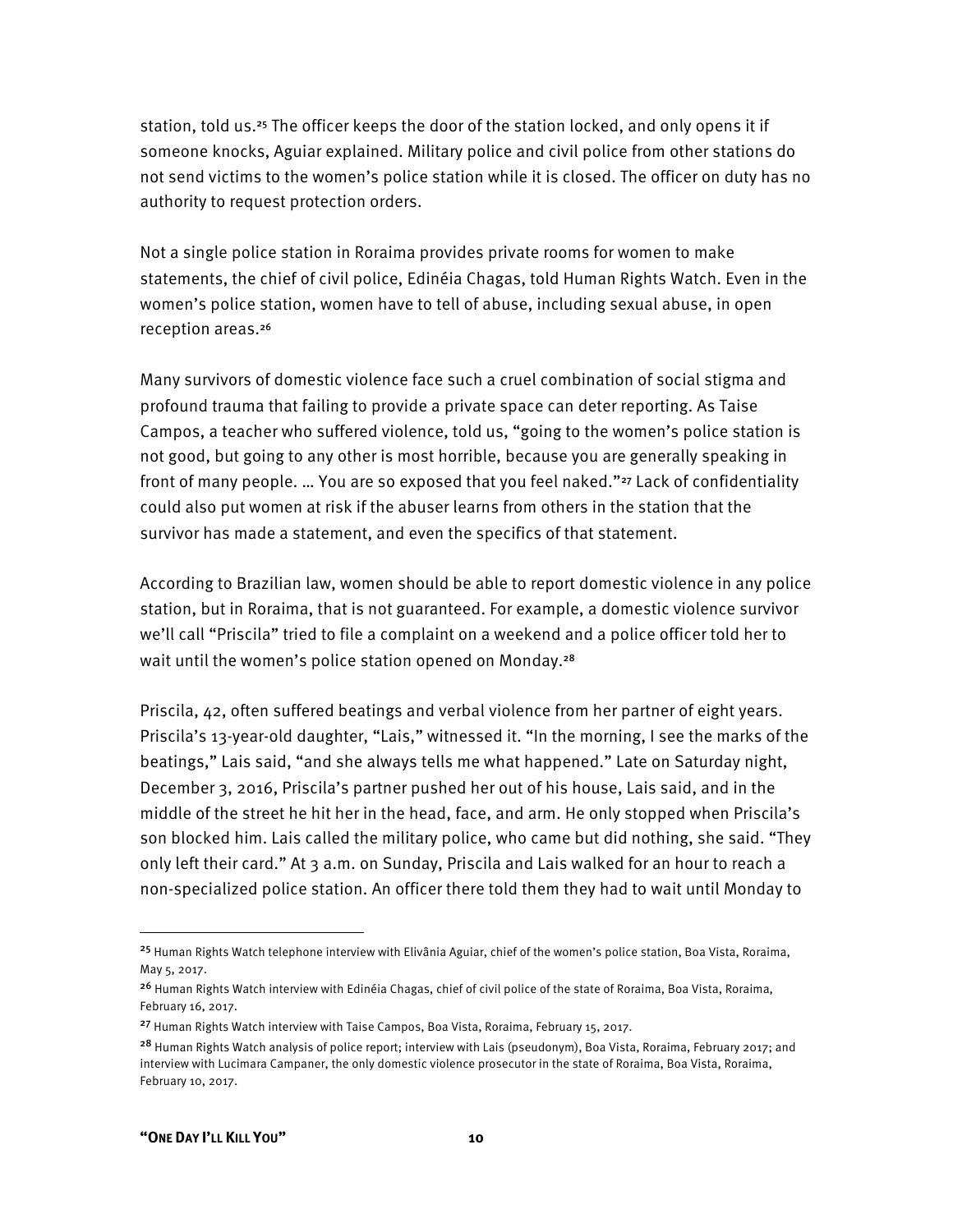report the beating at the women's police station. On Tuesday, Priscila went to a public event where she had heard that the domestic violence prosecutor would appear. The prosecutor had an official car drive Priscila to the women's police station, where she reported the beating.

Domestic violence is so complex and dangerous—both to victims and to the officers who intervene—that training is essential for all law enforcement officers. Yet like most military police officers, the civil police officers who record and investigate women's complaints in Roraima receive no training at all in how to respond to domestic violence, the state civil police chief told Human Rights Watch. Shockingly, even those who work at the women's police station receive no training.

The lack of training has serious consequences, according to such experts as Lucimara Campaner, the domestic violence prosecutor for the state of Roraima, and Sara Farias, an attorney at CHAME.29 Some police officers only register domestic violence complaints in cases of physical abuse, they said, and fail to identify other types of violence, such as psychological violence. Worse yet, one victim and various officials mentioned cases in which officers blamed the victim even as they were recording their statements, implying to women who called for help that they had provoked the abuser.

Such lapses, errors, and negligence on the part of civil police go unaddressed. The chief of civil police in Roraima said that she did not know of any civil police officer who had been disciplined for improper treatment of a victim of domestic violence.<sup>30</sup>

#### Failure to Investigate Domestic Violence

When a woman goes to any civil police station, the police make a report of her complaint. In Boa Vista, the women's police station registered 2,026 such complaints in 2016.31 The woman's police station is in charge of investigating all complaints of domestic violence filed anywhere in the city. In 2016, it opened investigations into only 957 cases.<sup>32</sup>

<sup>&</sup>lt;sup>29</sup> Human Rights Watch interviews with Lucimara Campaner, the only domestic violence prosecutor in the state of Roraima, Boa Vista, Roraima, February 10, 2017; and Sara Farias, attorney at the Humanitarian Support Center for Women (CHAME, in Portuguese), Boa Vista, Roraima, February 14, 2017.

<sup>&</sup>lt;sup>30</sup> Human Rights Watch interview with Edinéia Chagas, chief of civil police of the state of Roraima, Boa Vista, Roraima, February 16, 2017.

 $3<sup>1</sup>$  Ibid.

 $3<sup>2</sup>$  Ibid.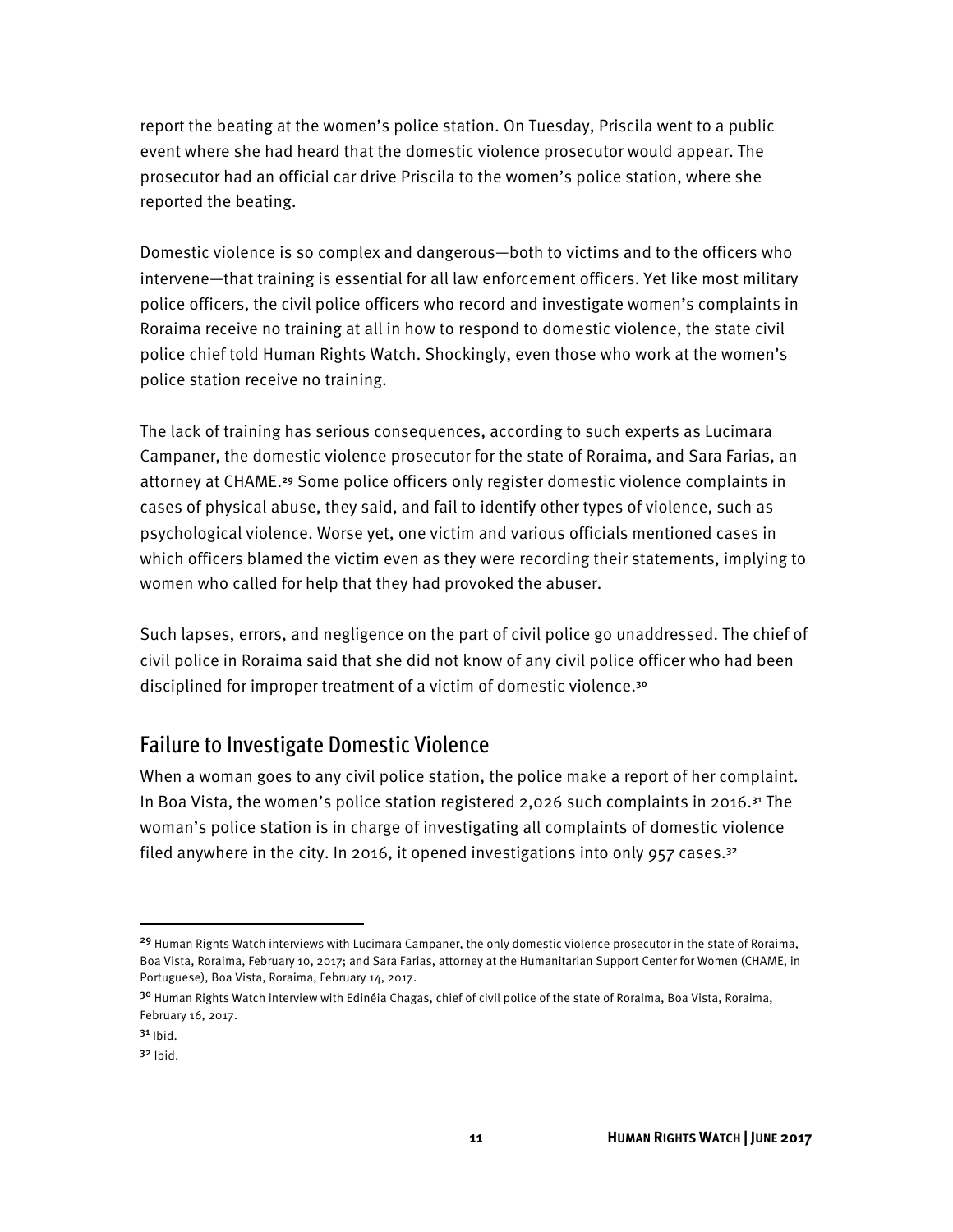The women's police station also compiles the domestic violence complaints registered by the city's other police stations. Yet the chief of the women's police station could not tell Human Rights Watch how many complaints had been filed throughout the city.33 She cited the inadequacy of the police computer system.

A backlog of about 8,400 domestic violence complaints languishes in the women's police station in Boa Vista, the station's chief said, because she lacks the personnel to take the "initial investigative steps"—such as interviewing the victim—that would allow police to formally open an investigation. Instead of obtaining all the facts when a victim arrives to file a complaint, the civil police register a brief report (the "boletim de ocorrência"). They assure the victim that they will call her later to return to the police station for a full statement. But the women's police station is unable to contact all such women for lack of staff, the chief said. No more than 10 police officers and clerks staff each shift, focusing only on what they determine to be most urgent. As a result, some victims never get to give full statements and their complaints go nowhere.

Even when police formally open an investigation, they do not necessarily investigate. By law, police need to send a completed investigation to a prosecutor within 30 days, if a suspect is free, or within 10 days, if detained, but they can request an extension of that deadline.34 In reality, in thousands of cases under investigation, police ask for extensions for years on end, and many cases are simply closed once the statute of limitations on the crime runs out.

The chief of the women's police station estimates that the statute of limitations has passed in more than half of the investigations they finish and send on to the domestic violence prosecutor.35 Similarly, the domestic violence prosecutor said she files more petitions before the judge to close cases, every month, than to charge abusers, most often because the statute of limitations has run out.36 The prosecutor blames the failure to collect evidence and conclude investigations in a timely manner on a lack of civil police personnel and resources.

<sup>33</sup> Human Rights Watch telephone interview with Elivânia Aguiar, chief of the women's police station, Boa Vista, Roraima, May 5, 2017.

<sup>34</sup> Code of Criminal Procedure, Decree-Law No. 3.689, 1941, art. 10, www.planalto.gov.br/ccivil\_03/decretolei/Del3689Compilado.htm (accessed June 5, 2017).

<sup>35</sup> Human Rights Watch telephone interview with Elivânia Aguiar, chief of the women's police station, Boa Vista, Roraima, May 5, 2017.

<sup>&</sup>lt;sup>36</sup> Human Rights Watch interview with Lucimara Campaner, the only domestic violence prosecutor in the state of Roraima, Boa Vista, Roraima, February 10, 2017.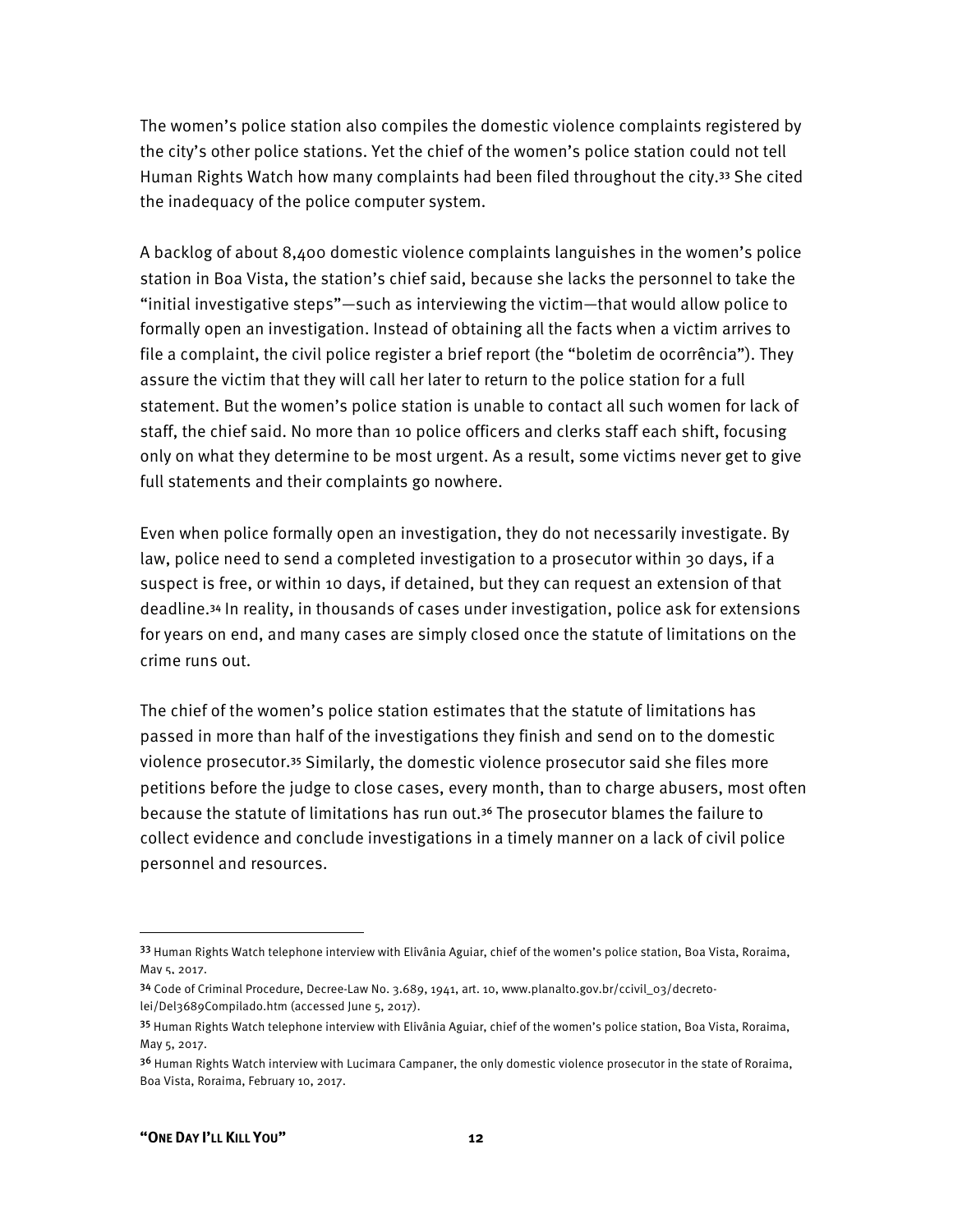The prosecutor said that she also asks the judge to close cases when women who report threats to the police later decide they no longer want the alleged abuser to be prosecuted. Explicit consent is necessary to prosecute threats under Brazilian law. The prosecutor said that some women withdraw their consent because the couple has reconciled; others do so in response to pressure by the alleged aggressor's family or because they depend financially on the alleged aggressor. Although the prosecutor did not have exact data, she said that she asks to have more cases closed because the statute of limitations has run out than because the women withdrew their consent to move forward with the case.

The Boa Vista District domestic violence court handles all domestic violence investigations except femicides and attempted femicides, which go to the homicide court. Of the 5,000 active domestic violence investigations reported to us by the Boa Vista court, more than half-2,885-are of incidents from 2013 or earlier.<sup>37</sup> That means, for example, that the three-year statute of limitations on the crime of threat—very common in domestic violence cases—has expired. Almost 10 percent of the investigations—482—are of incidents that occurred from 2007 through 2010.38 All of those have either expired or are about to do so, because the statute of limitations for most cases of bodily injury, the gravest crime dealt with by the domestic violence court, is eight years.<sup>39</sup>

The failure to investigate domestic violence cases is even more appalling because, unlike with many other crimes, the alleged perpetrator is known. Victims often provide an abuser's contact information, and they often provide physical exams, records of threatening messages, and the contact information of possible witnesses. But civil police often fail to follow up.<sup>40</sup>

The life of schoolteacher Taise Campos, 38, changed radically 11 years ago when her husband started drinking and becoming aggressive.41 He verbally abused her, broke religious images and other objects that were dear to her, and beat her in front of their two children, Campos told Human Rights Watch. He would lock Campos and the children in a room for hours, she said. And yet, she never filed a police report. "I did not seek out the authorities because I hoped that with prayer and perseverance, I could reverse the decline,"

l

<sup>37</sup> Human Rights Watch interview with judge Sissi Marlene Schwantes, Boa Vista, Roraima, February 10, 2017.  $38$  Ibid.

<sup>&</sup>lt;sup>39</sup> Criminal Code, Decree-Law No. 2.848, 1940, art. 129, sec. 9° and 10°, http://www.planalto.gov.br/ccivil\_03/ DecretoLei/Del2848.htm (accessed June 5, 2017).

<sup>40</sup> The chief of the women's police station, Elivânia Aguiar, told Human Rights Watch that in many cases the station's staff is unable to do the required investigative work due to lack of personnel. Human Rights Watch telephone interview with Elivânia Aguiar, chief of the women's police station, Boa Vista, Roraima, May 5, 2017.

<sup>41</sup> Human Rights Watch interview with Taise Campos, Boa Vista, Roraima, February 15, 2017.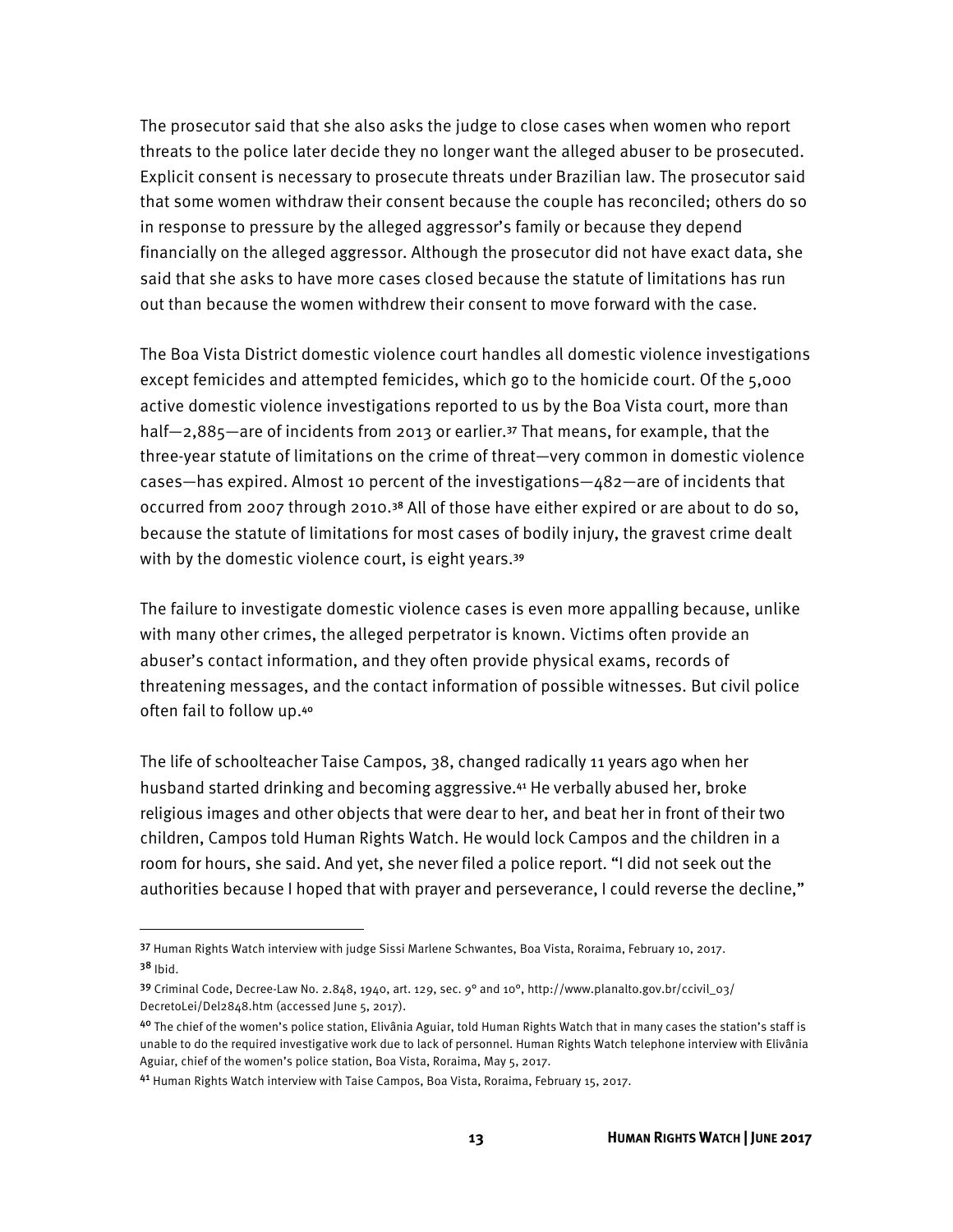she said. But the abuse never stopped. The couple divorced in 2010, but Campos's exhusband continued to threaten her. "He was always sending me very aggressive text messages to threaten me: 'You are not protected. You can be shot at anytime. It may take 10, 15, 20 years, but one day I'll kill you.'" Finally, she went to the authorities, she said, filing more than 15 police reports, as years of abuse dragged on. She said she provided evidence to support her complaints. She left her cell phone at the civil police station for analysis—for a year and a half. Yet the statute of limitations on each crime she alleged has expired. Campos has challenged the court's decision to close the case.

In most of the almost 900 domestic violence incidents in which the prosecutor has filed charges and are now pending trial in Boa Vista, the prosecutor told us that police caught the suspect in the act of abuse. 42 In those cases, law enforcement personnel take the suspect and the victim to the police station, where they make full statements and they undergo medical exams. Unlike the majority of domestic violence cases—in which police do not take a full statement from the victim right away—cases in which police catch perpetrators in the act of abuse move forward because police collect key evidence at the moment of arrest.

By failing to investigate and prosecute most domestic violence cases, the state permits an atmosphere of impunity for these crimes, allowing for an escalation of violence, common in abusive relationships, that can lead to a woman's death. "In 100 percent of cases, there is information about prior violence," Paulo André Trindade, one of the two homicide prosecutors in Boa Vista, said of femicide.43 "The level of aggression evolves from psychological violence to physical violence and homicide."

The Boa Vista homicide prosecutor's office had no data on the percentage of killings or attempted killings of women that have resulted in convictions. When cases get to trial, Trindade said, they often result in convictions. Yet sloppy police work can be a problem all along the way. Military police sometimes do not preserve the crime scene, he said, and forensic experts do not do adequate analysis, or any at all. Shoddy investigative work impeded justice, for example, in the case of 16-year-old Cleiciane Sabino da Silva.<sup>44</sup>

**.** 

<sup>42</sup> Human Rights Watch interview with Lucimara Campaner, the only domestic violence prosecutor in the state of Roraima, Boa Vista, Roraima, February 10, 2017.

<sup>43</sup> Human Rights Watch interview with Paulo André Trindade, homicide prosecutor, Boa Vista, Roraima, February 13, 2017.

<sup>44</sup> Criminal Process No 0010.13.05993-3 – II Homicide Court, Boa Vista.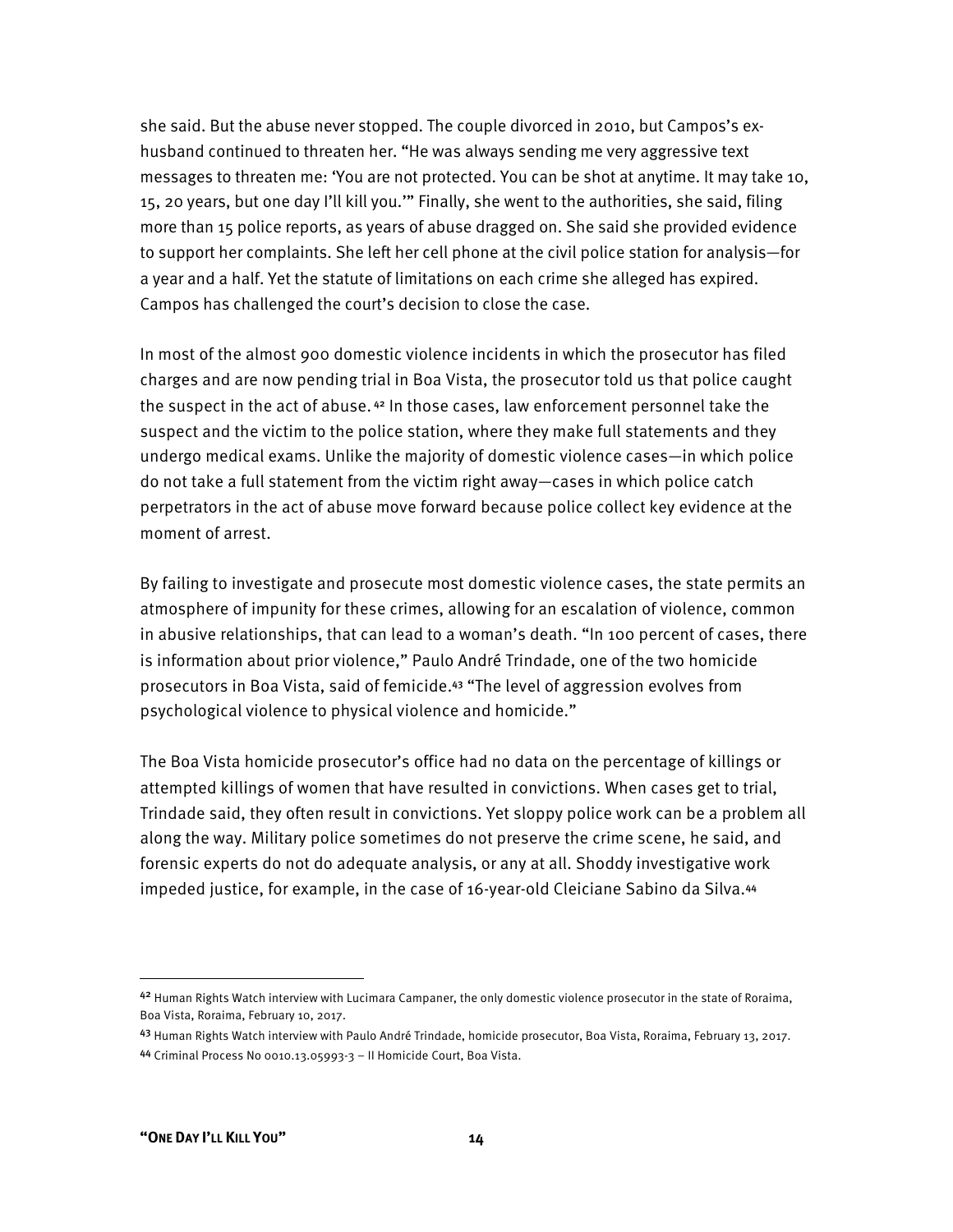Da Silva was beaten to death with a hammer on November 5, 2012 in a rural area of Urubuzinho. Her 31-year-old husband and his three friends had been drinking, police said, and after two of the friends left to buy more alcohol and Da Silva's husband passed out from drinking, the third friend, Wydeglan Falcão, 22, raped her and beat her to death. Falcão fled and was captured two years later.<sup>45</sup> He was acquitted in November 2016 because of what the prosecutor called blatant failures of forensic analysis.46 Forensic experts had failed to take pictures of the crime scene, failed to collect fingerprints, and failed to collect semen properly—making DNA analysis impossible.

### Barriers to Requesting Protection Orders

<u>.</u>

A crucial contribution of the Maria da Penha law was the creation of protection orders, which the United Nations Handbook for Legislation on Violence against Women considers "among the most effective legal remedies" available to women.<sup>47</sup>

Among other measures, the law allows judges to order suspected abusers to stay away from a woman's home and not to approach or contact her or her relatives.48 Men who violate a protection order can be punished with fines, and judges can find that the violation is grounds for pretrial detention.<sup>49</sup>

www.conjur.com.br/2015-jan-06/descumprir-medida-protetiva-nao-configura-delito-desobediencia (accessed June 5, 2017). A bill (PL 173/2015) approved by Brazil's Chamber of Deputies would make violating a protection order a crime, punishable with up to 2 years in prison. The vote in the Senate was pending at the time of writing. Câmara dos Deputados, "Descumprimento de medidas protetivas da Lei Maria da Penha poderá ser crime," Câmara Notícias, March 23, 2016,

<sup>45 &</sup>quot;Suspeito de ter assassinado adolescente é capturado após dois anos pela Polinter," FolhaWeb, November 6, 2014, http://folhabv.com.br/noticia/Suspeito-de-ter-assassinado-adolescente-e-capturado-apos-dois-anos-pela-Polinter/2031 (accessed June 5, 2017).

<sup>46</sup> Human Rights Watch interview with Paulo André Trindade, homicide prosecutor, Boa Vista, Roraima, February 13, 2017. 47 Division for the Advancement of Women in the Department of Social and Economic Affairs of the United Nations Secretariat, "The Handbook for Legislation on Violence against Women," 2010,

http://www.un.org/womenwatch/daw/vaw/handbook/Handbook%20for%20legislation%20on%20violence%20against%2 0women.pdf (accessed June 5, 2017), p. 45.

<sup>48</sup> Judges can also restrict or suspend visitation rights to children, order the suspect to temporarily pay alimony, and restrict or suspend the right to bear arms. Judges can apply other restrictions not mentioned expressly in the law. Judges can issue protection orders with or without time limitation.

<sup>49</sup> The Maria da Penha law states the violation of a protection order can be punished with a fine. In addition, Brazil's Code of Criminal Procedure says in art. 313, para. III that judges can order preventive detention "to guarantee the enforcement of protection orders." Brazil's Superior Justice Tribunal has ruled that violating a protection order is not a crime. See "Descumprir medida protetiva não configura delito de desobediência," Consultor Jurídico, January 6, 2015,

http://www2.camara.leg.br/camaranoticias/noticias/DIREITO-E-JUSTICA/505885-DESCUMPRIMENTO-DE-MEDIDAS-PROTETIVAS-DA-LEI-MARIA-DA-PENHA-PODERA-SER-CRIME.html (accessed June 5, 2017); Law proposal No 173/2015, http://www25.senado.leg.br/web/atividade/materias/-/materia/125318 (accessed June 5, 2017).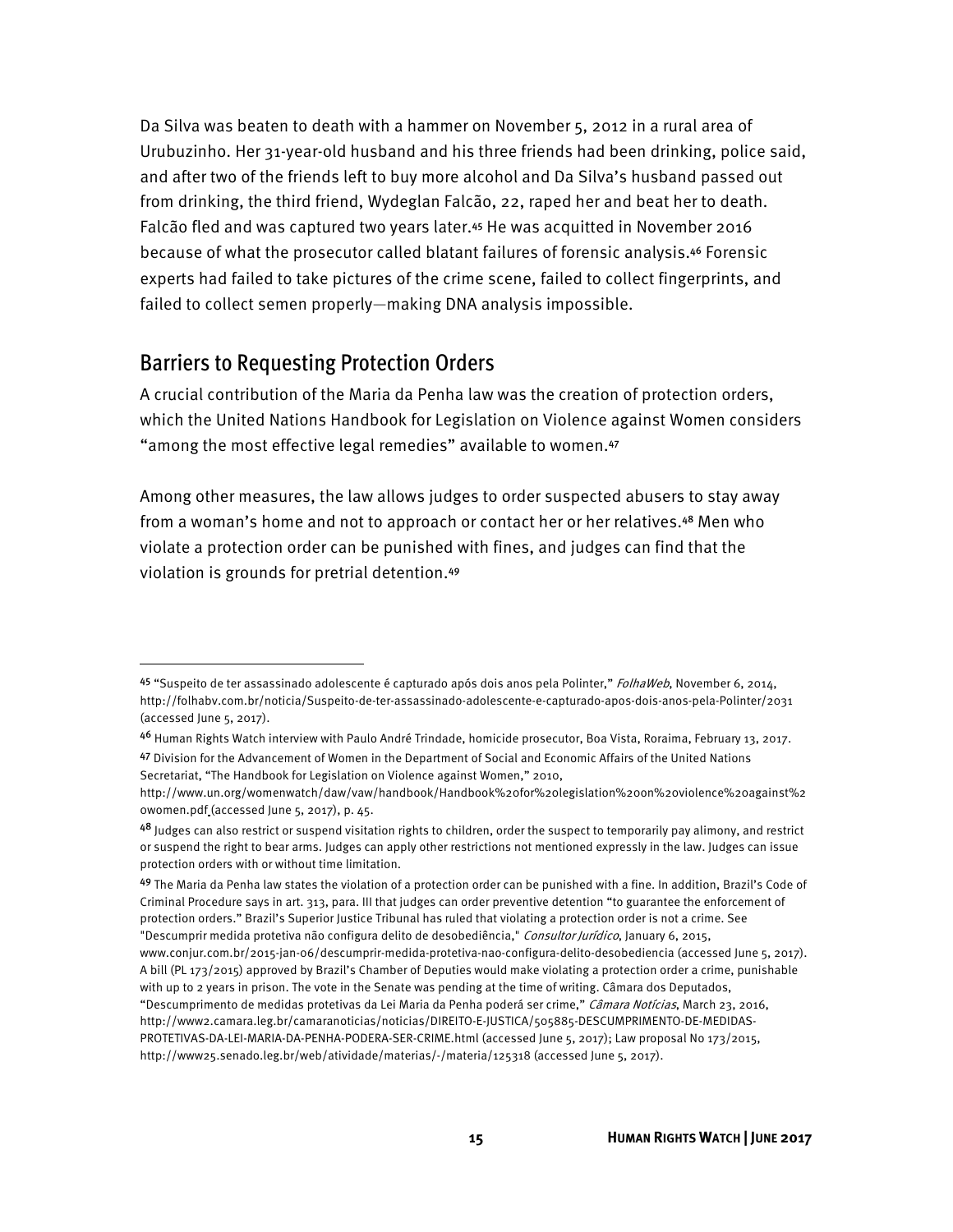Any chief police officer ("delegado") in Brazil can request that a judge grant a protection order on behalf of a woman or girl who has been abused. But just as in the filing of domestic violence complaints as a whole, officers in some police stations in Boa Vista erroneously tell victims that they need to go to the women's police station to seek a protection order. Once again, the closure of the women's police station on weekends and at night means that women in danger may have to wait more than two days to request a protection order. Fifty percent more women appear at the station to file complaints or request protection orders on Mondays than on other days, the chief of the station told Human Rights Watch—proof of the dangerous weekend wait-time.<sup>50</sup> Such restriction of reporting runs counter to the purpose of protection orders, which are intended as emergency measures, when speed is essential to preventing continuing violence.

Cláudia, the 14-year-old mother mentioned earlier, went to a non-specialized police station closer to her home than the women's station after suffering several beatings by her boyfriend.51 An officer made a police report only of the most recent incident and told her she would have to go to the women's police station to request a protection order. It was Saturday, the women's station was closed, and Cláudia spent several days in terror that her boyfriend would return to hit her. She finally made a two-hour trip by foot and bus to the women's police station and requested a protection order, which a judge granted. When Human Rights Watch interviewed Cláudia days later, she was living at her mother's house, where her boyfriend had previously broken in to abuse her. Since the order was issued, she said, her boyfriend had not come looking for her.

Unlike Cláudia, some women and girls may give up after being turned away from the first station where they seek a protection order. Lack of transportation money, shame at having to repeat their story in public, and fear of improper police treatment are all deterrents.

#### Failure in Processing Protection Orders

Human Rights Watch found that police officers, especially at non-specialized stations, sometimes fail to record information when taking a woman's statement that is key to characterizing the nature of the abuse. That makes it difficult for judges to deliver an informed decision as to whether a woman requires a protective order. "In 60 percent

<sup>50</sup> Human Rights Watch telephone interview with Elivânia Aguiar, chief of the women's police station, Boa Vista, Roraima, May 5, 2017.

<sup>51</sup> Human Rights Watch interview with Cláudia (pseudonym), Boa Vista, Roraima, February 2017.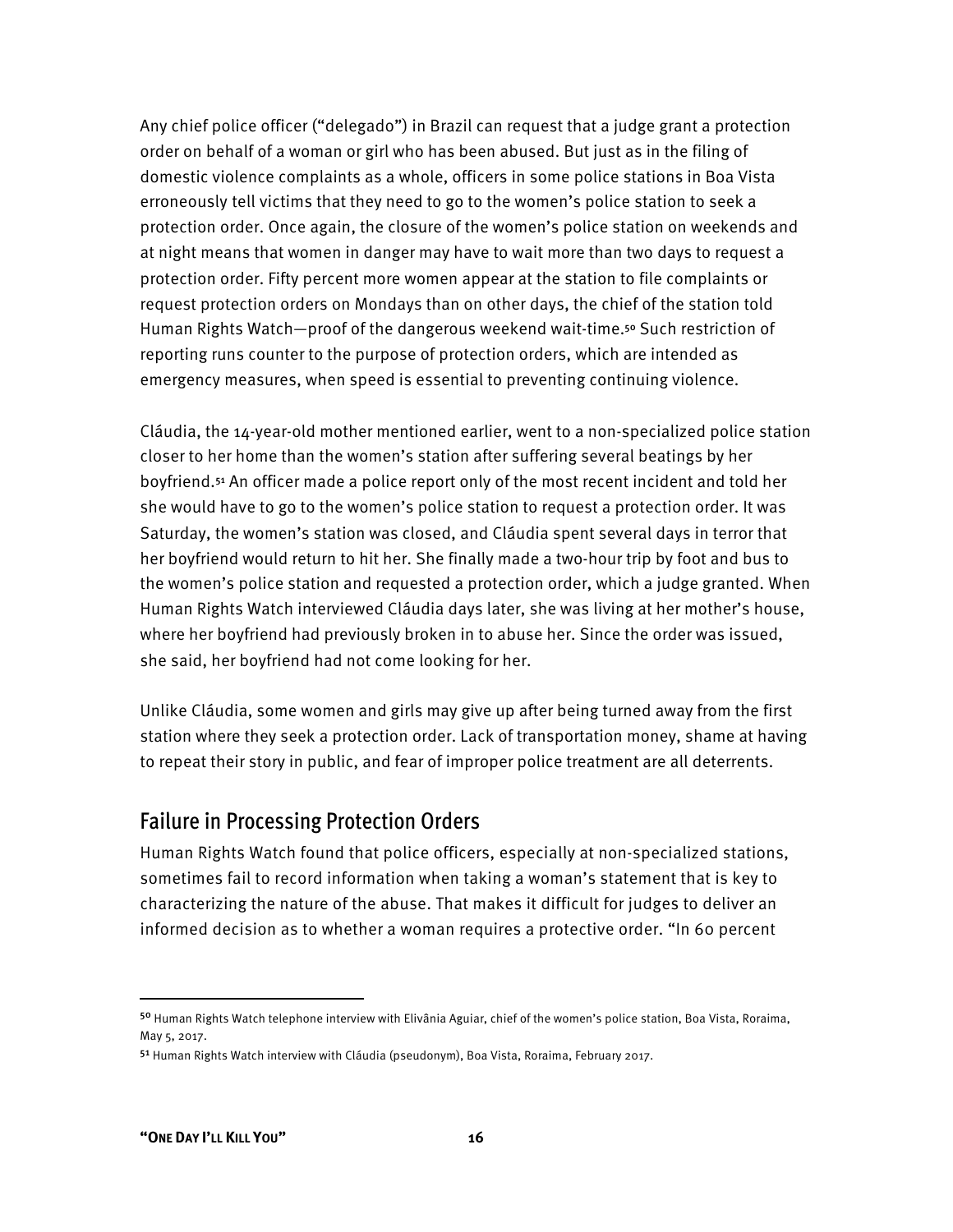of police reports, there is information missing," a law clerk at the domestic violence court said.<sup>52</sup>

When key information is missing, a domestic violence judge asks the public defender's office to re-interview the woman seeking the protection order. In such cases, women have to appear at the public defender's office; the office does not have the resources to interview women at home.

Repeating the interview delays the issuance of protection orders, often for weeks, at a moment when women are most at risk of renewed violence. Worse, in some cases, the domestic violence public defender is unable to arrange a repeat interview.53 Women often change their phone numbers to protect themselves from abusers. When staff cannot make contact to re-do a flawed interview, a protection order is never issued and a woman is left in danger.

The difference between victims' statements taken by police–even at the women's police station–and by the domestic violence public defender is striking. The public defender, who provides legal representation to women, usually describes the context of the violence, details past abuses and threats, and typically renders more than two-and-a-half pages of text. She also describes actions that may not constitute crimes but that are consistent with the definitions of violence outlined in the Maria da Penha law and characterize an abusive relationship, such as a man's attempts to control what a woman does or where she is or his refusal to accept the end of a relationship. The statements contained in police reports that we examined consisted of two paragraphs, at most. At times, they failed to include information critical to understanding patterns of abuse.

In the case of 22-year-old "Maria," police described her abuse as a couple's fight, neglected to note prior abuse, and failed to mention whether Maria had requested a protection order at the time she filed the complaint.<sup>54</sup>

Maria went to the women's police station on December 20, 2016, to report abuse by her 24-year-old husband. They had been together since she was 15, and had one child. They had a "dispute" in the early hours of December 20, as the police report below phrased it,

<sup>52</sup> Human Rights Watch interview with judge Sissi Marlene Schwantes and the staff of the domestic violence court, Boa Vista, Roraima, February 10, 2017.

<sup>53</sup> Human Rights Watch telephone interview with Jeane Xaud, the only domestic violence public defender in Roraima, Boa Vista, Roraima, March 28, 2017.

<sup>54</sup> Human Rights Watch obtained both the original police complaint in her case and the subsequent petition for a protection order filed by the domestic violence public defender.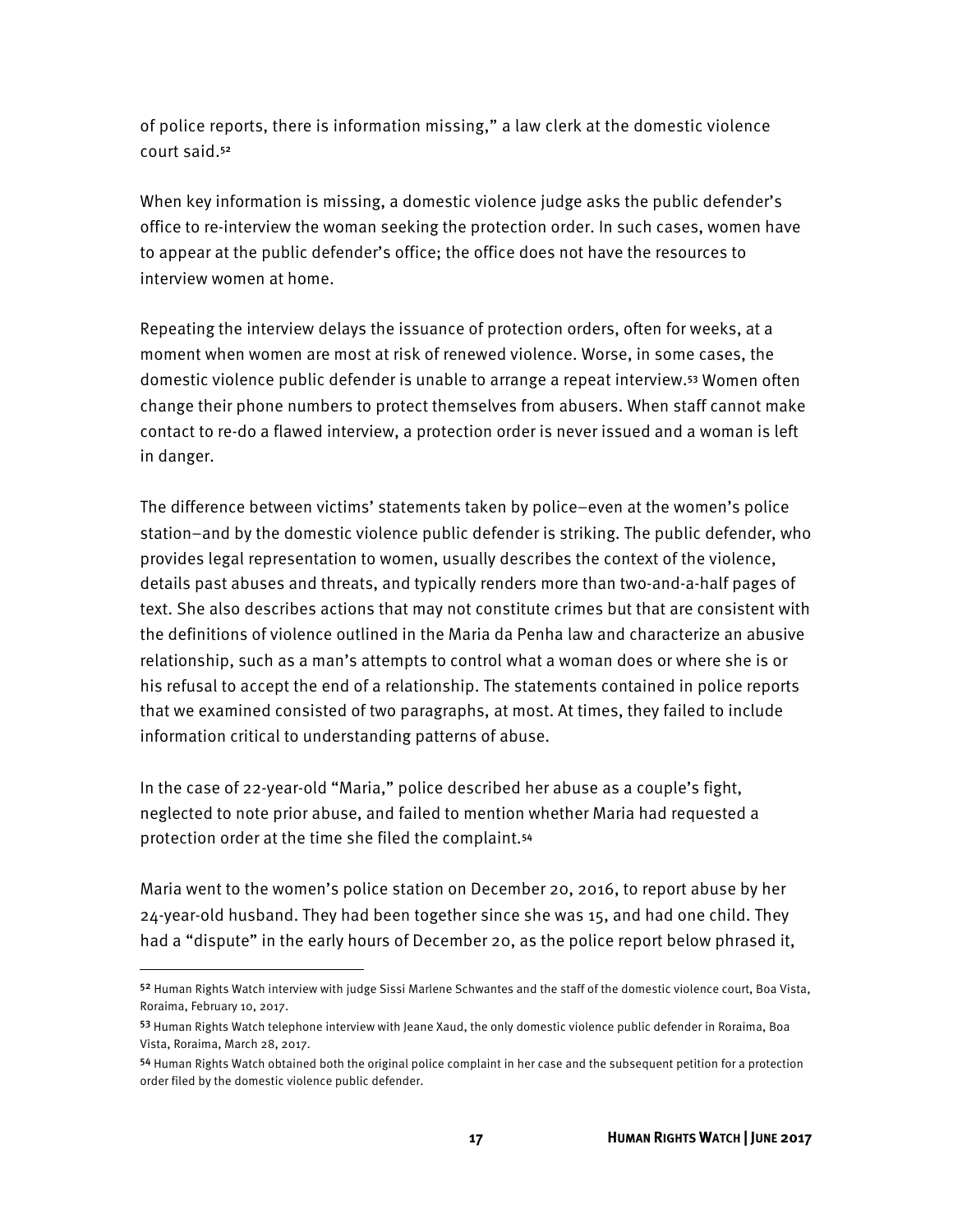during which Maria's husband swore at her, threatened her, and hit her in the face and on the arms and legs. Maria hit back, "to defend herself," the report noted, but it added that they did not fight often, though Maria's husband was "very jealous." In the morning, Maria asked her husband to leave, and when he refused, she took the child and moved in with her mother.

#### **RELATO/HISTÓRICO**

COMPARECEU A ESTA DELEGACIA ESPECIALIZADA - DEAM, VÍTIMA, SENHORA ( **PARA** RELATAR QUE NA DATA E ENDEREÇO SUPRACITADOS OCORRERAM OS SEGUINTES FATOS: QUE A VÍTIMA RELATA QUE É LEGALMENTE CASADA, COM SUPOSTO INFRATOR, SENHOR # : QUE CONVIVEM HÁ 7 ANOS: QUE DESSE RELACIONAMENTO TIVERAM UMA FILHA, POR NOME I **3. 4 ANOS; QUE A VÍTIMA RELATA QUE** NA MADRUGADA DO DIA 20/12/16, POR VOLTA DAS 00:01HOUVE UMA DISCUSSÃO ENTRE A MESMA E O SUPOSTO INFRATOR E QUE DURANTE A DISCUSSÃO, NO METO VEIO AGREDI-LA FISICAMENTE COM TA<br>COMO CHUTES NAS PERNAS; QUE A VÍTIMA RELATA QUE TAMBÉM AGREDIRA VEIO AGREDI-LA FISICAMENTE COM TAPAS NO ROSTO, MURROS NO BRAÇOS, BEM COM O INTUITO DE DEFENDER-SE; A INSULTOU MUITO, XINGANDO-A DE "VAGABUNDA"; "CACHORRA", DENTRE QUE ALÉM DAS AGRESSÕES FÍSICAS. OUTROS; QUE INCLUSIVE CHEGOU A AMEAÇÁ-LA DIZENDO: - "TU ESTÁ ME CONHECENDO HOJE. TU VAI VER O QUE VOU

#### **BOLETIM DE OCORRÊNCIA**

FAZER CONTIGO"; QUE NA OCASIÃO DOS FATOS A VÍTIMA RELATA QUE I **BUNGERIRA BEBIDA ALCOOLICA HORAS** ANTES; QUE A VÍTIMA RELATA QUE NE EN ENFERE FORA GROSSO, MAS QUE SE DESENTENDIA POUCO, MAS QUI<br>MESMO SEMPRE FORA MUITO CIUMENTO; QUE A VÍTIMA RELATA QUE NA NOITE DOS FATOS, APÓS A DISCUSSÃO, OS PSEMPRE FORA GROSSO, MAS QUE SE DESENTENDIA POUCO, MAS QUE O MESMOS SE ACALMARAM, ONDE A VÍTIMA DORMIRA EM UM DOS QUARTOS E EM OUTRO: QUE NA MANHA DO DIA DOS FATOS A VÍTIMA CONVERSARA COM R E PEDIRA QUE O MESMO DEIXASSE O IMÓVEL, E O MESMO RECUSOUSSE; QUE POR CONTA DISSO A VÍTIMA VEIO A DEIXA SUA CASA, LEVANDO CONSIGO A FILHA DO CASAL E FORA MORA NA CASA DE SUA GENITORA; QUE A VÍTIMA RELATA QUE DESEJA REPRESENTAR CRIMINALMENTE CONTRA P **E O RELATO.** 

#### **ASSINATURAS**

(Names of the victim and her husband redacted by Human Rights Watch)55

In contrast, a petition for a protection order that the public defender filed 23 days later on Maria's behalf detailed that she had suffered "constant verbal violence" for three years and lived "always in fear" of her husband. After the beating on December 20, the petition noted, she went to the women's police station to "request a protection order" and to have

<sup>55</sup> The complaint says: "The victim, Mrs.…appeared at this specialized police station – DEAM (the Portuguese acronym for the women's police station) to state that on the above-mentioned date and address the following events took place: The victim states that she is legally married with the alleged aggressor, Mr….; that they have lived together for 7 years; that they have a daughter, named  $...,$  4 years old; that the victim states that in the early hours of  $12/20/16$ , at around 00:01 she and the alleged aggressor had an argument during which … (name of husband) attacked her physically, slapping her face, hitting her in the arms and kicking her in the legs; that the victim states that she attacked … (name of husband) with the objective of defending herself; that besides the physical attack, … (name of husband) insulted her profusely, calling her 'slut,' 'bitch,' among other names; that he even threatened her saying: 'You are getting to know me today. You are going to see what I am going to do with you;' the victim states that … (name of husband) had drunk alcohol hours before the events occurred; the victim states that … (name of husband) was always rude; but they did not have many disagreements, although he was also very jealous; the victim states that on the night of the events, after the argument, both calmed down, and the victim slept in one of the rooms and … (name of the husband) in another one; that the next morning the victim talked to … (name of husband) and asked him to leave the house, and he refused; that because of that the victim left the house, taking with her their daughter, and went to live with her mother; the victim states that she wants to initiate a criminal complaint against … (name of husband). That's the statement."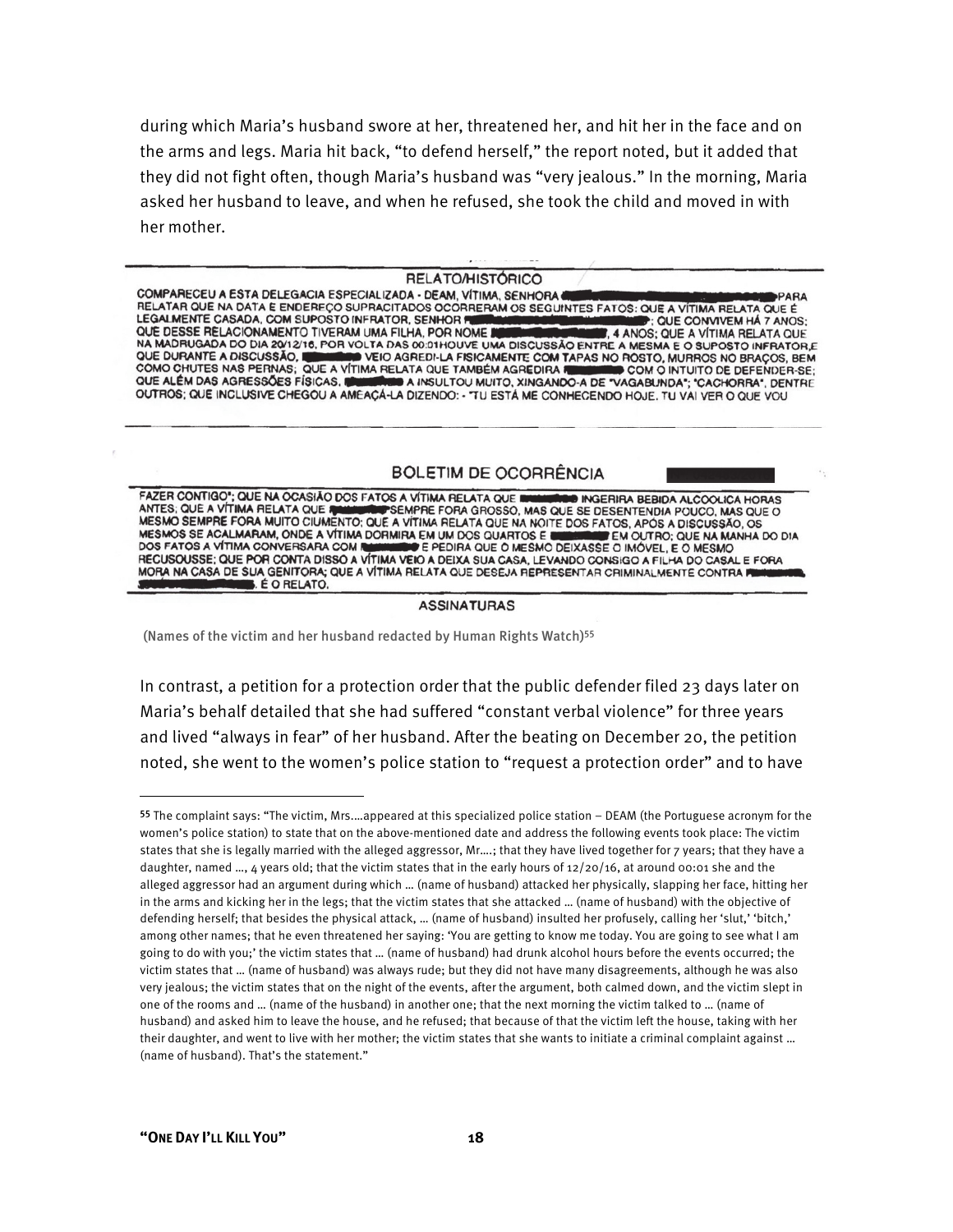a physical exam that would show the bruising. Maria's husband still threatens her constantly, the petition notes, demanding that she come back to him.

### Insufficient Monitoring of Protection Orders

The domestic violence court in Boa Vista, the only one in Roraima, said that in February 2017 there were 600 women under protection orders in its district.56 It did not have statewide data.

Until September 2015, police did not monitor compliance with protection orders in Roraima. Since then, the domestic violence court and the municipal government of Boa Vista only—not the rest of the state—have followed the example of a handful of other Brazilian cities, setting up a Maria da Penha patrol to monitor the most serious cases, as determined by the staff of the judge who issues the protective orders.

The patrol is staffed by 11 municipal guards who visit as many as 12 women daily. During the first month that an order is active, they see a woman three times a week, unless she declines the visits. Afterwards, they stop visiting. If the woman reports that an aggressor has violated the protection order, the municipal guards write a report about the violation that is added to the case file. The prosecutor, judge, and public defender said such reports were extremely helpful—and used in legal proceedings.

Police do not, however, monitor protection orders that are not selected by the staff of the domestic violence judge in Boa Vista or issued by other judges outside of the capital.

<sup>56</sup> Human Rights Watch interview with judge Sissi Marlene Schwantes and the staff of the domestic violence court, Boa Vista, Roraima, February 10, 2017.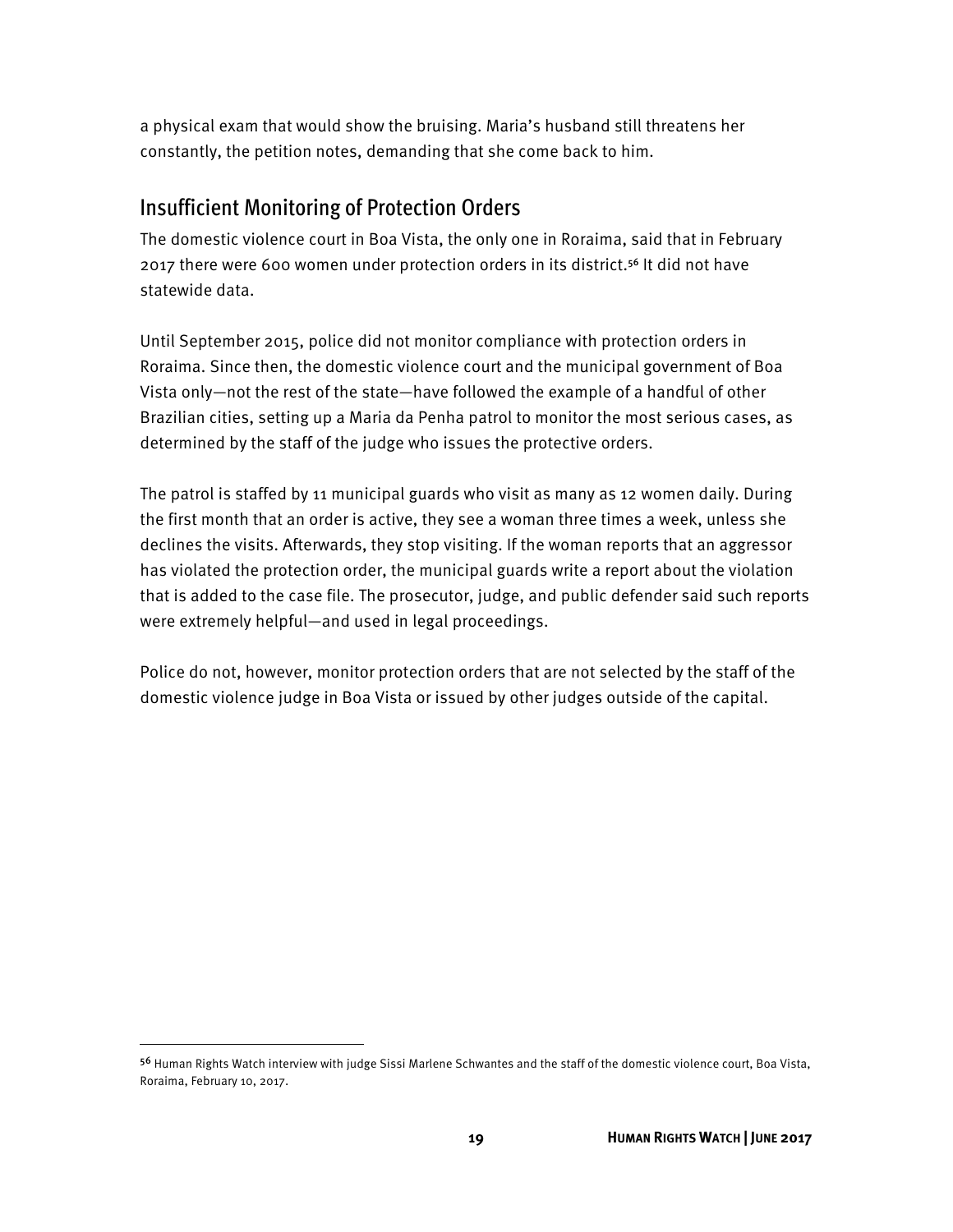## **Recommendations**

In 1991, Human Rights Watch published a report on domestic violence in Brazil.57 Since then, the country has made important progress, particularly with the approval of the Maria da Penha law in 2006. In recent years, the federal government has invested in the construction of joint facilities known as "Brazilian Women's Houses," housing women's police stations, domestic violence prosecutors, public defenders, and judges, as well as support services for victims. One such facility was slated to open in Boa Vista in 2014 and is only now nearing completion.<sup>58</sup>

Still, Roraima—and all of Brazil—need to do much more to address the chronic problem of domestic violence. To understand its scope, the police and justice system in Roraima and every other state should start collecting and publishing comprehensive data on the number of police complaints, investigations, cases in which charges are filed, and trials and their outcomes, as well as the number of killings of women and how many are suspected femicides, as defined by Brazilian law.

It is crucial that authorities reduce barriers women and girls face in filing complaints. To do so, Roraima should expand its women's police station—in personnel and in regular operating hours. State authorities should ensure all police stations have rooms to provide privacy and confidentiality to victims. Civil police officers should take victims' full statements when they first arrive at any station and should then carry out prompt and thorough investigations of all complaints.

Meeting such basic standards will require specialized training for military and civil police officers who handle domestic violence cases, the development of detailed written protocols about how to respond to emergency calls, and how to record and process women's complaints and requests for protection orders.

The Internal Affairs departments should discipline officers who fail to abide by internal rules and protocols, and by the Maria da Penha law and other legislation, when dealing

 $\overline{a}$ 

<sup>57</sup> Human Rights Watch, Criminal Injustice. Violence Against Women in Brazil, October 1991, https://www.hrw.org/sites/default/files/reports/BRAZIL91O.PDF.

<sup>58</sup> Vanessa Lima, "Casa de Mulher Brasileira em RR Será Entregue em Junho, diz Ministra," *G1*, October 29, 2013, http://g1.globo.com/rr/roraima/noticia/2013/10/casa-da-mulher-brasileira-em-rr-sera-entregue-ate-junho-diz-ministra.html (accessed June 6, 2017).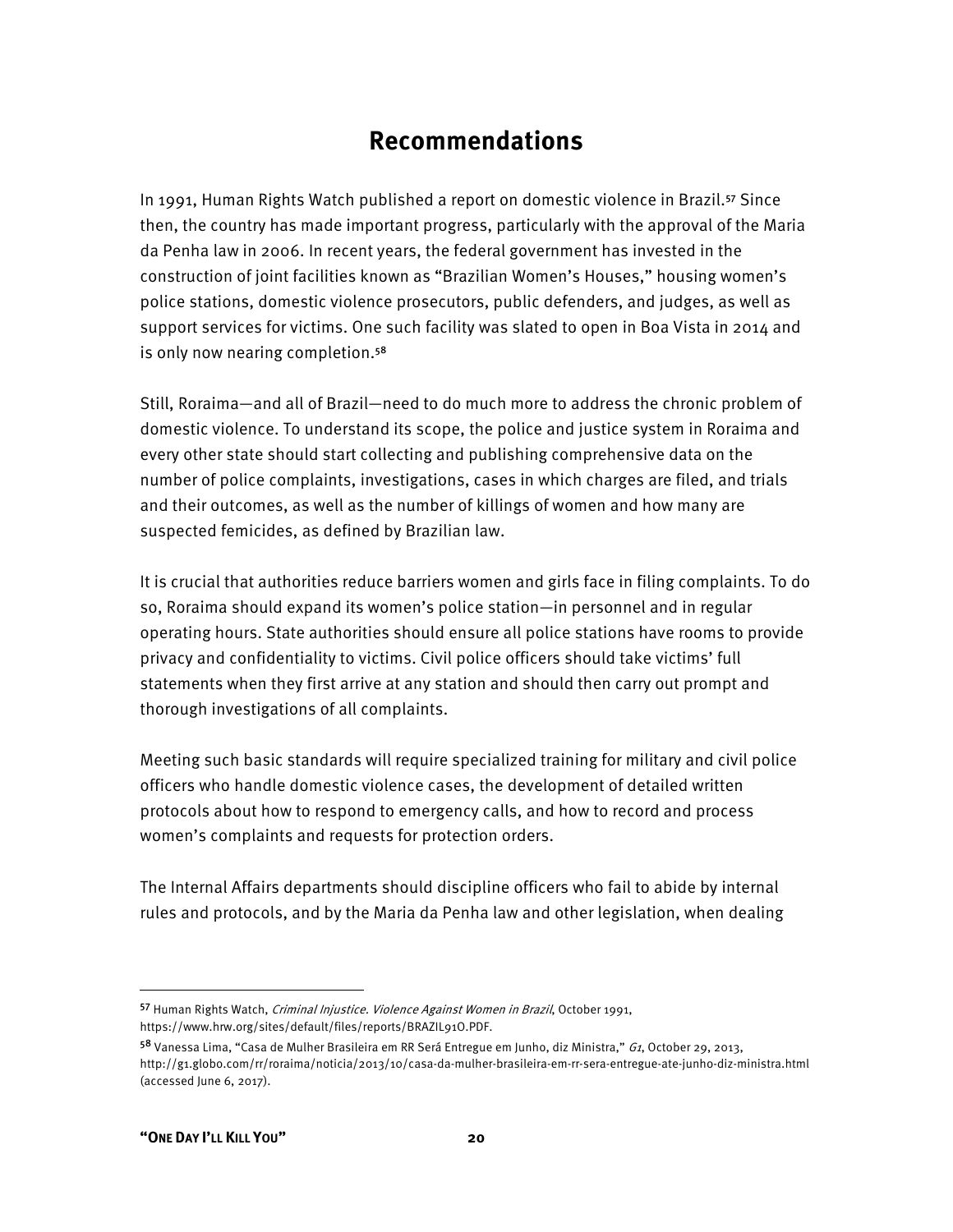with domestic violence cases. Public defenders and, above all, prosecutors, should inform Internal Affairs departments of police misconduct.

In addition, the public defender's office should designate at least one more public defender to represent women in domestic violence cases, especially those who live outside of Boa Vista and who currently would have to travel to the capital for those services.

Finally, justice officials in Roraima should work with state and municipal authorities to ensure that municipal guards or the military police monitor each and every protection order.